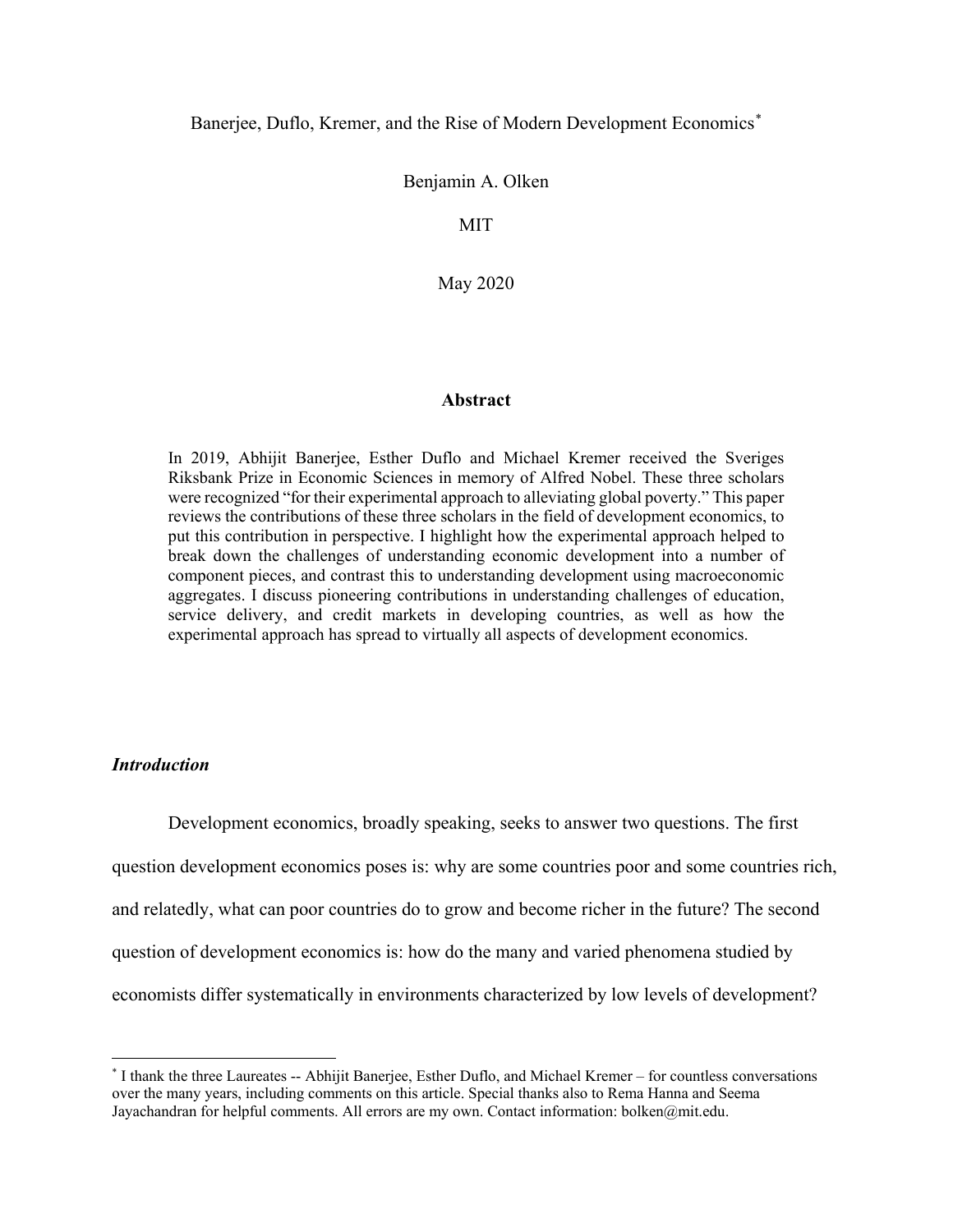The field of development economics has changed dramatically over the past 25 years. Today, the field of development economics is largely a micro-empirical field, with countless studies on all aspects of economic development. While many micro-empirical approaches are used, development economics has led the way in using randomized field experiments to tackle a wide variety of development challenges. By comparison, 25 years ago, there was far less research in development economics – and what there was much more heavily dominated by theory, and to the extent it was empirical, it was much more heavily oriented towards macro aggregates.

The explosion in the field has been driven by the combination of two key, connected ideas: 1) the idea that one should focus on understanding the development challenges through the use of empirical micro studies to break down the development challenges into smaller pieces; and 2) the idea that one can achieve this in particular through running randomized controlled trials. The combination of these two ideas – the first a substantive approach to understanding development, and the second a methodological approach, has driven a complete revolution in the field.

While of course many scholars have been involved in this dramatic shift, the 2019 Nobel Memorial Prize was awarded to three individuals who have led this transformation, Abhijit Banerjee, Esther Duflo, and Michael Kremer, "for their experimental approach to alleviating global poverty."

As a measure of the speed with which the field experiment based approach has swept the field of development economics, today, less than 25 years after Kremer's first field experiment on child sponsorship was fielded in Kenya, the Abdul Latif Jameel Poverty Action Lab – a center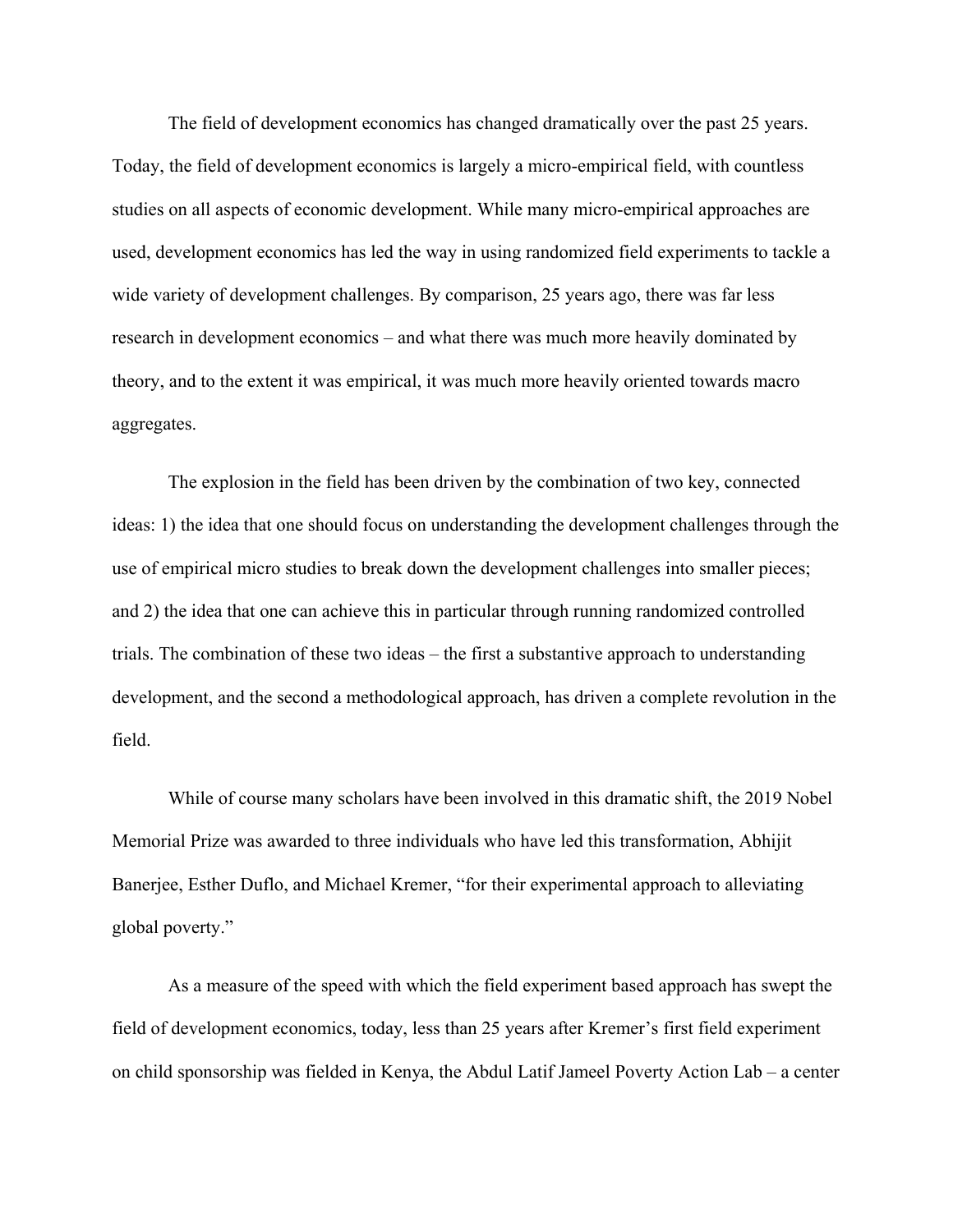at MIT cofounded by Banerjee, Duflo, and Sendhil Mullainathan (and which I codirect) which seeks to advance the use of randomized evaluations – counts over 1,000 randomized evaluations either completed or ongoing by its member academics worldwide – including many by senior economists who were not originally trained in this type of work but who have begun to incorporate it into their toolkit. This is surely a substantial underestimate of the total number of such studies. The amount of high-quality empirical evidence used in development economics is almost unrecognizable compared to what it was before this revolution took off. And while randomized field evaluations appear throughout microeconomics, this change happened first and foremost in development economics: for example, a review of top economics journals from 2009-2013 found that there were more RCTs published in development economics than in all other fields of economics combined; development also had the highest percentage of published papers in top journals that were randomized trials (46 percent) [\(Finkelstein and Taubman 2014\)](#page-33-0). I did a similar review of the *American Economic Review*, *Quarterly Journal of Economics*, *Journal of Political Economy*, *Review of Economic Studies*, and *Econometrica* twenty years earlier - from 1989-1994 – and there were zero – zero! – development RCTs published in those journals during that period. It's been a tsunami.

Of course, it is important to note that the idea of using randomized controlled trials in science is not new, nor do the works cited here represent the first use of randomized field experiments in economics. For example, prior to these three individuals' work there had been some high-profile randomized trials in the US, such as the Negative Income Tax Experiments carried out in the late 1960s and early 1970s, the RAND health insurance experiment [\(Newhouse](#page-34-0)  [1993\)](#page-34-0), and the Moving to Opportunity project [\(Katz, Kling et al. 2001\)](#page-33-1), as well as other program evaluations sponsored by the US federal or state governments [\(see, e.g., Gueron 2017\)](#page-33-2). There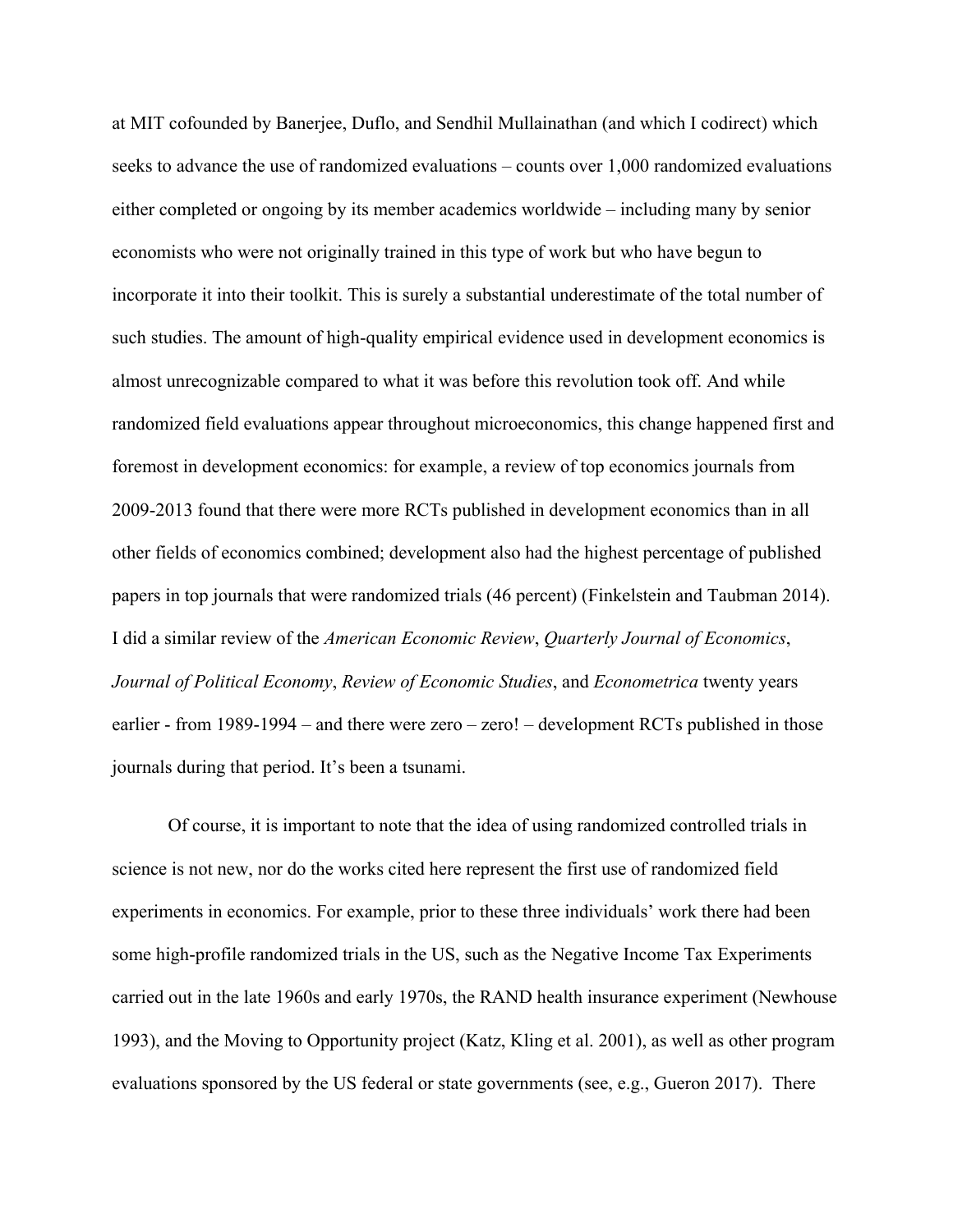were also a few high-profile programs randomly evaluated in developing countries at the same time these authors randomized trials were being started, most notably Mexico's Progresa [\(Gertler](#page-33-3)  [2004,](#page-33-3) [Schultz 2004,](#page-35-0) [Skoufias 2005\)](#page-35-1), which was started in 1997 under the leadership of Santiago Levy. And, of course, randomized trials have been ubiquitous in the medical community for some time. But together the contribution of these three individuals has been to reshape development economics as a micro-empirical field, using randomized trials as a critical tool in this endeavor. This has, in turn, led to an explosion of empirical research on virtually all aspects of economic development.

While most of the coverage of this year's prize has focused on the methodological contribution – the use of randomized field experiments to shed light on both the challenges of economic development and various approaches to improving them – my goal in this article is to step back somewhat, and situate this approach and this shift as part of the broader development economics endeavor. I therefore begin with some intellectual background, setting the stage by discussing briefly some of the contributions to understanding the problem of development in the 1990s. I focus in particular on how development was approached from a macroeconomic perspective, which in some sense teed up the micro-experimental revolution. I then review some of Banerjee, Duflo, and Kremer's early pioneering work using field experiments, focusing in particular on the following three thematic areas: education, governance of local service providers, and market failures. I close with some discussion of recent innovations and directions in the field, showing how the basic tool pioneered by Banerjee, Duflo, and Kremer – intentionally designed randomized experiments to understand development questions – has been adapted in countless new directions.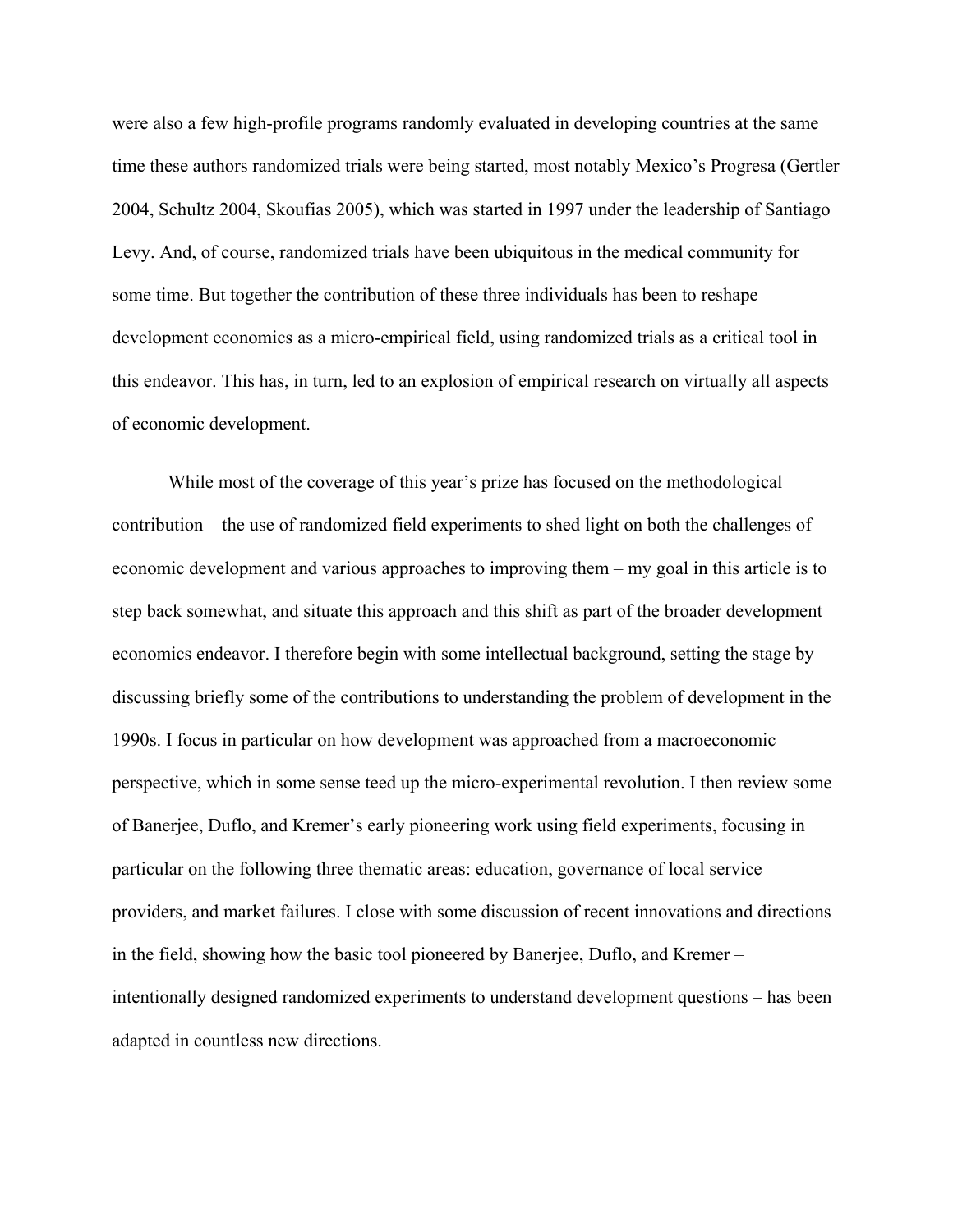Before beginning, it is also worth saying a bit personally about these three Laureates. I was fortunate to get to know all three of them when I was a PhD student at Harvard in the early 2000s. Kremer was the chair of my PhD committee, and both Banerjee and Duflo provided outstanding advice on my dissertation from MIT; for the past decade or so I have also been fortunate enough to have Banerjee and Duflo as colleagues at MIT. Part of the reason their work has been so influential is that all three of them are deeply dedicated to training and supporting an entire generation of students and scholars who have run with these ideas in all kinds of ways. I certainly benefited in innumerable ways from all three of them, and am deeply grateful for their mentorship and support – as are so many of our colleagues throughout the profession.

#### *I. Background: Macro Development Research in the 1980s and 1990s*

I begin by stepping back to review some other important contributions from the 1980s and 1990s to set the stage for the contributions I discuss in more depth. These contributions are important to understand since, in some sense, the extent of the modern development economics revolution can be best understood by first understanding where the field was beforehand.

Throughout much of the 1990s, many of the questions about development approached the topic from the perspective of economic growth. This, after all, seems intuitive: if one is interested in why some countries are rich, and some are poor, it makes sense to start by examining this question at the broadest level. This of course builds on a long- and wellestablished tradition of understanding development from this perspective going back many years.

One important contribution in the literature on economic growth and development is the idea of endogenous growth theory, developed in the late 1980s, for which Paul Romer was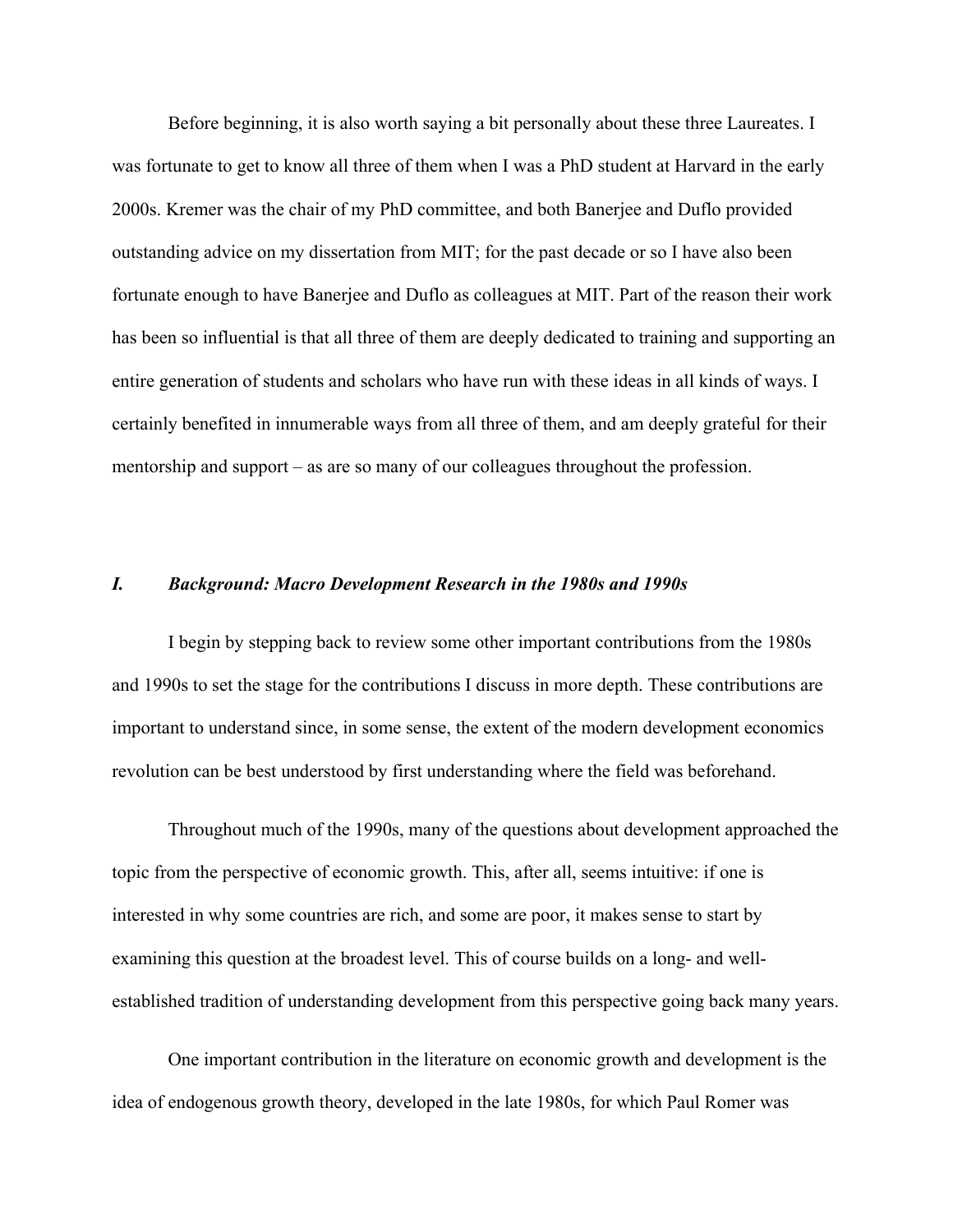awarded the 2018 Nobel Memorial Prize. The point of this line of research is that, as was shown in growth models going back at least to [Solow \(1956\),](#page-35-2) the long-run rate of economic growth is driven by the rate of growth of total factor productivity. Solow viewed this as exogenously driven technical change, but the point of these new models was that technical change is instead endogenously determined by what happens in the R&D sector. Key contributions include [Romer](#page-34-1)  [\(1986\),](#page-34-1) [Romer \(1990\),](#page-34-2) [Grossman and Helpman \(1991\),](#page-33-4) [Aghion and Howitt \(1992\),](#page-30-0) as well as many others. These contributions focused on what happens when ideas are nonrival and endogenize the production of ideas.

These contributions were critical to help understand the long-run evolution of growth at the technological frontier, but by themselves the benchmark models are not particularly helpful for understanding the process of economic development for countries that are far from the frontier. That is, for more developing countries, growth is determined primarily by catch-up to the frontier rather than technical innovation at the frontier. To the extent that these endogenous growth issues are relevant for development, what is important is that they predict that technical change will be biased systematically in favor of rich countries, where the returns to R&D activities will be higher. For example, if technology is specific to a particular capital-labor ratio (as the model of [Basu and Weil \(1998\)](#page-31-0) and others) or specific to a particular skill mix (as in the models of [Acemoglu \(1998\)](#page-30-1) and [Acemoglu \(2002\)\)](#page-30-2), then since the markets for high capital-labor ratio or high-skill intensity innovation are largest, the endogenous R&D mechanisms described in [Romer \(1990\)](#page-34-2) and others will lead to more innovation of the types of technologies relevant for developed economies, and hence worse outcomes for developing countries.

A second area which received substantial attention in the 1990s was the empirical determinants of economic growth from a macro perspective. This literature had two somewhat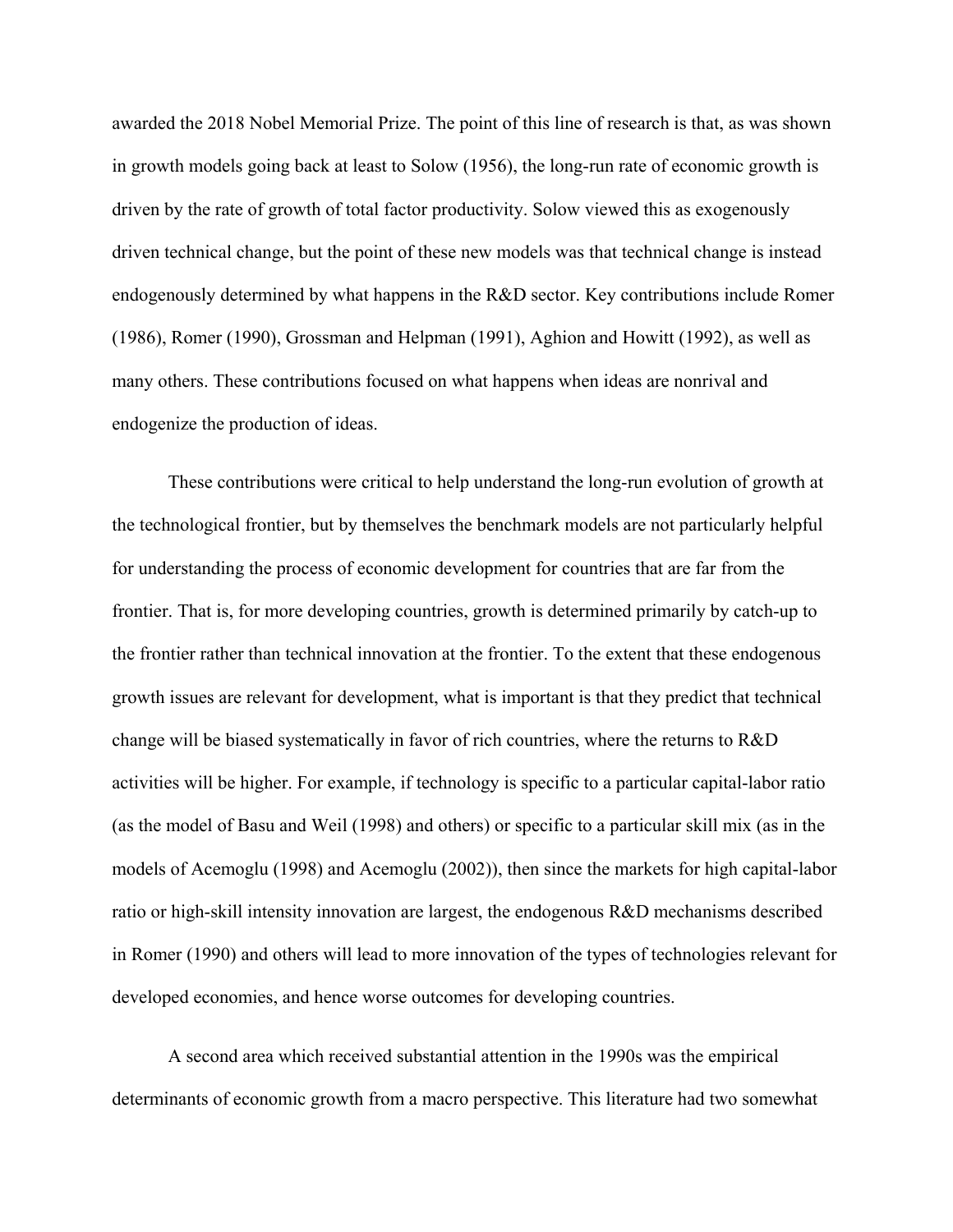separate, though clearly related, components. The first component was the "development accounting" (and related "growth accounting") debate, i.e., the debate about whether the macro facts about development are largely about capital and human capital accumulation (e.g. [Mankiw,](#page-34-3)  [Romer et al.](#page-34-3) (1992), [Young \(1995\)\)](#page-35-3), or about total factor productivity (TFP) (e.g. [Klenow and](#page-33-5)  [Rodriguez-Clare \(1997\),](#page-33-5) [Hsieh \(2002\)\)](#page-33-6); see [Caselli \(2005\)](#page-31-1) for an excellent summary of this literature. [Mankiw, Romer et al. \(1992\)](#page-34-3) in some sense touched off this debate by claiming that observable factors (in particular physical and human capital accumulation, plus population growth) explain most of economic growth. Subsequent refinements of this approach, however, argued that capital, including human capital, explain much less of cross-country growth differences than one might have thought, and hence there is more of a role for productivity in explaining human capital differences. This substantive idea – that actually an important part of the development problem is that poorer countries are less efficient at using the resources they have than richer countries – motivates much of the modern empirical work on development economics, as I will return to in more detail below.

The second major component of the empirical macro-growth literature was the work on the empirical determinants of growth. This was set off to a large extent by [Barro \(1991\).](#page-31-2) (One way to think of the first debate touched off by [Mankiw, Romer et al. \(1992\)](#page-34-3) as being essentially about the  $R^2$  in a growth regression, whereas the second debate touched off by [Barro \(1991\)](#page-31-2) is about the coefficients on the regressors in a growth regression.) This paper looked, empirically, at the determinants of economic growth from a regression perspective. Substantively, the key point of the Barro paper was to test the idea that falls out of the neoclassical growth model that, conditional on the long-run determinants of the steady-state, countries that are further behind will grow faster as they converge to their steady state. This is an important idea: it suggests that if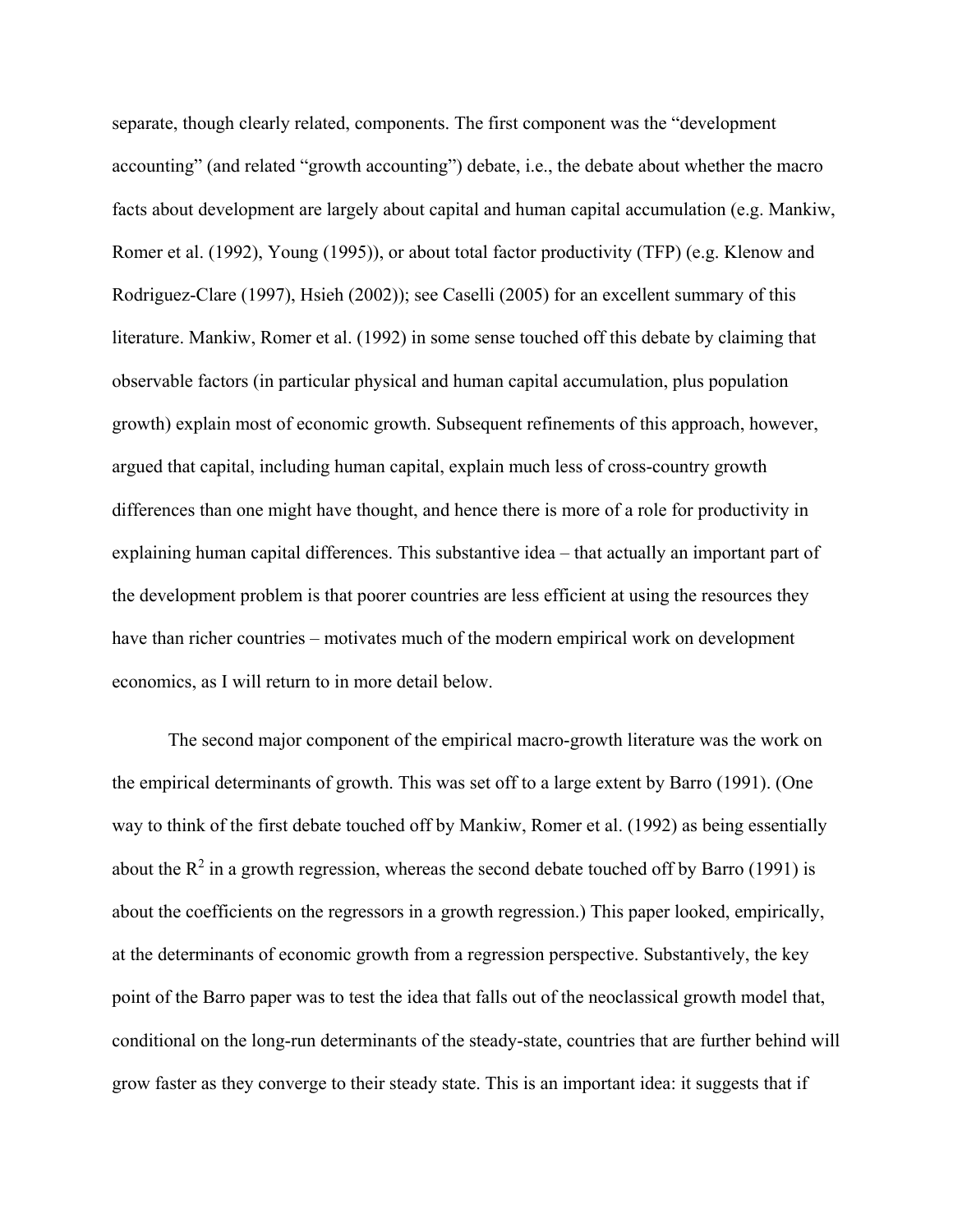you get the long-run fundamentals right, countries grow rapidly to reach the frontier. This approach, for example, explains both Japan's rapid growth in the post-war period and its slowdown once it reached US levels of income (though it does not explain why Japan has grown more slowly than the US since the 1980s, which must be a different phenomenon); applied to China, it predicts rapid growth for a long time to come as long as the basic policies are right, but an eventual growth slowdown once it approaches the frontier.

While there is strong evidence of this type of "conditional convergence" (see, in particular, [Barro and Sala-i-Martin \(1992\)](#page-31-3) on convergence among US states), as a development phenomenon, the problem is that this approach doesn't have as much explanatory power as one might like. Two key critiques were [Easterly, Kremer et al. \(1993\)](#page-32-0) and [Pritchett \(1997\).](#page-34-4) Pritchett's provocative paper, "Divergence: Big Time", makes the simple point that while "conditional" convergence may be present in the data, it is swamped at the macro level by other forces, so that, in general, the development experience is explained by divergence between rich and poor countries, not convergence. Thus, over the long run, the "conditional" in conditional convergence ends up doing a lot of the work, and in fact the development experience has not been characterized by convergence. [Easterly, Kremer et al. \(1993\)](#page-32-0) look over shorter periods (e.g. decades) with two main findings. First, they show that growth is not particularly persistent across decades. In the Barro framework, this would mean that the long-run determinants of the steadystate must have changed. But, second, they show that policy variables they can measure do not appear to change much across decades. So, the decade-to-decade variance in growth they observe isn't driven by Barro-type policies, either. Combined, these two papers argue that while conditional convergence may exist in and be important in some well-controlled settings (US states, European countries in the postwar period; perhaps China since the reforms of Deng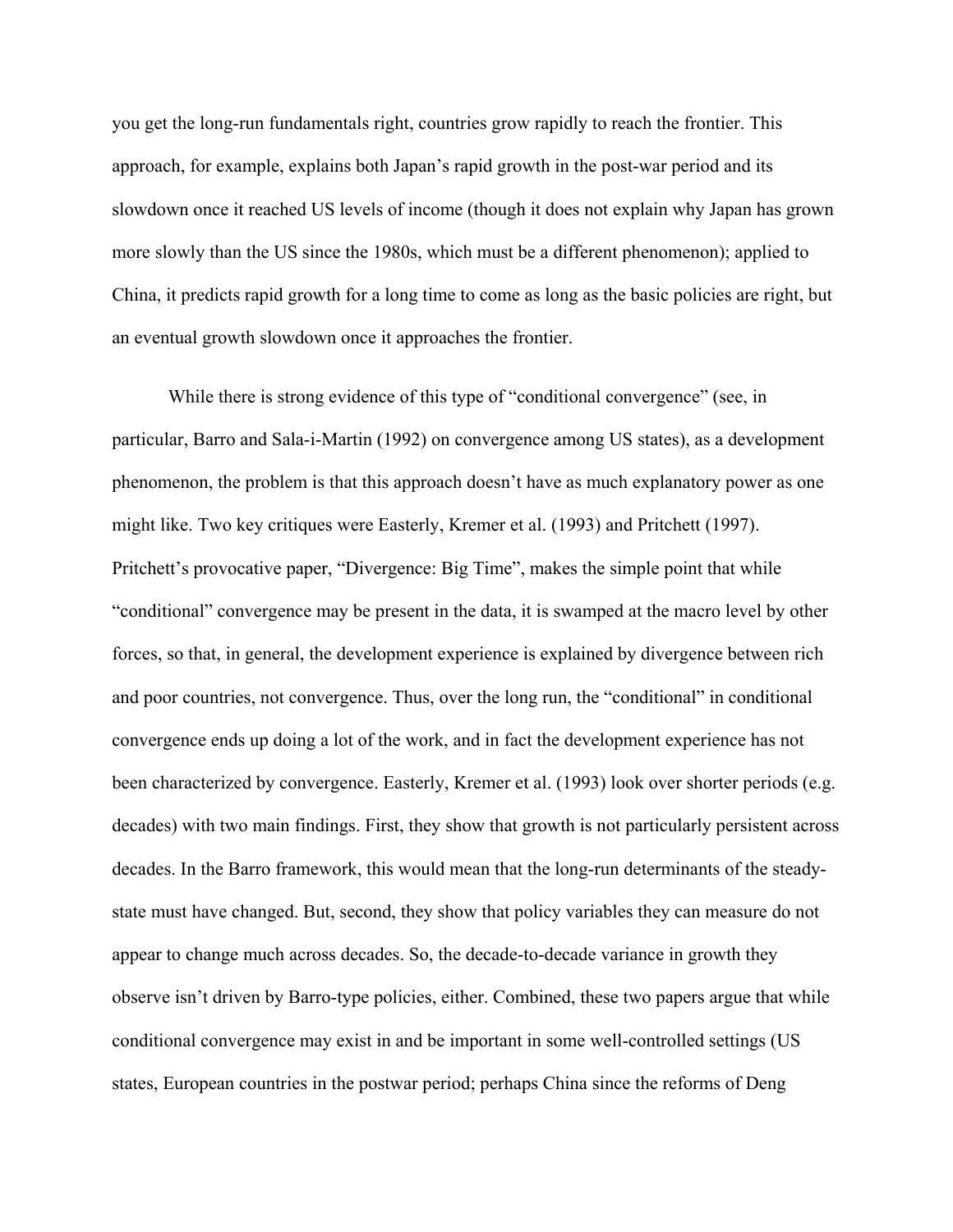Xiaoping), it doesn't seem to have a lot of explanatory power for growth experiences of most developing countries over the medium run (e.g. decades) or the long run (e.g. a century).

In addition to the work on conditional convergence, the [Barro \(1991\)](#page-31-2) paper spurred a series of papers looking for other empirical causes of growth. These "growth regressions" were all the rage in the 1990s (e.g. [Mauro \(1995\)](#page-34-5) on corruption in growth, [Easterly and Levine \(1997\)](#page-32-1) on ethnic heterogeneity and growth, etc.), but they quickly ran into two problems. First, there are more possible regressors than countries, so one quickly runs out of data. Second, it is very hard to establish causality since all these regressors are jointly and endogenously determined. In some ways, the culmination of this line of the literature was the [Sala-i-Martin \(1997\)](#page-34-6) paper "I Just Ran Two Million Regressions," which tried to deal with the issues of more regressors than countries in a serious way, but also ends up pointing out the inherent challenges in the whole exercise.

These developments in the macro-growth side of development led to a bit of a conundrum. By the late 1990s, it was pretty clear that it was going to be hard to make progress on the development question empirically from a macroeconomic perspective. In some sense, this led to the emergence of modern, empirical micro development economics in the late 1990s and throughout the 2000s.

### *II. Modern Development Economics and the Experimental Approach*

Given this background and the challenges of understanding development from macro aggregates, the question was: how can we make progress next? The answer the field has taken is to delve into the micro structure of development. Return, for a moment, to the macro development accounting equation, with an aggregate production function  $Y=AF(K,H)$ . The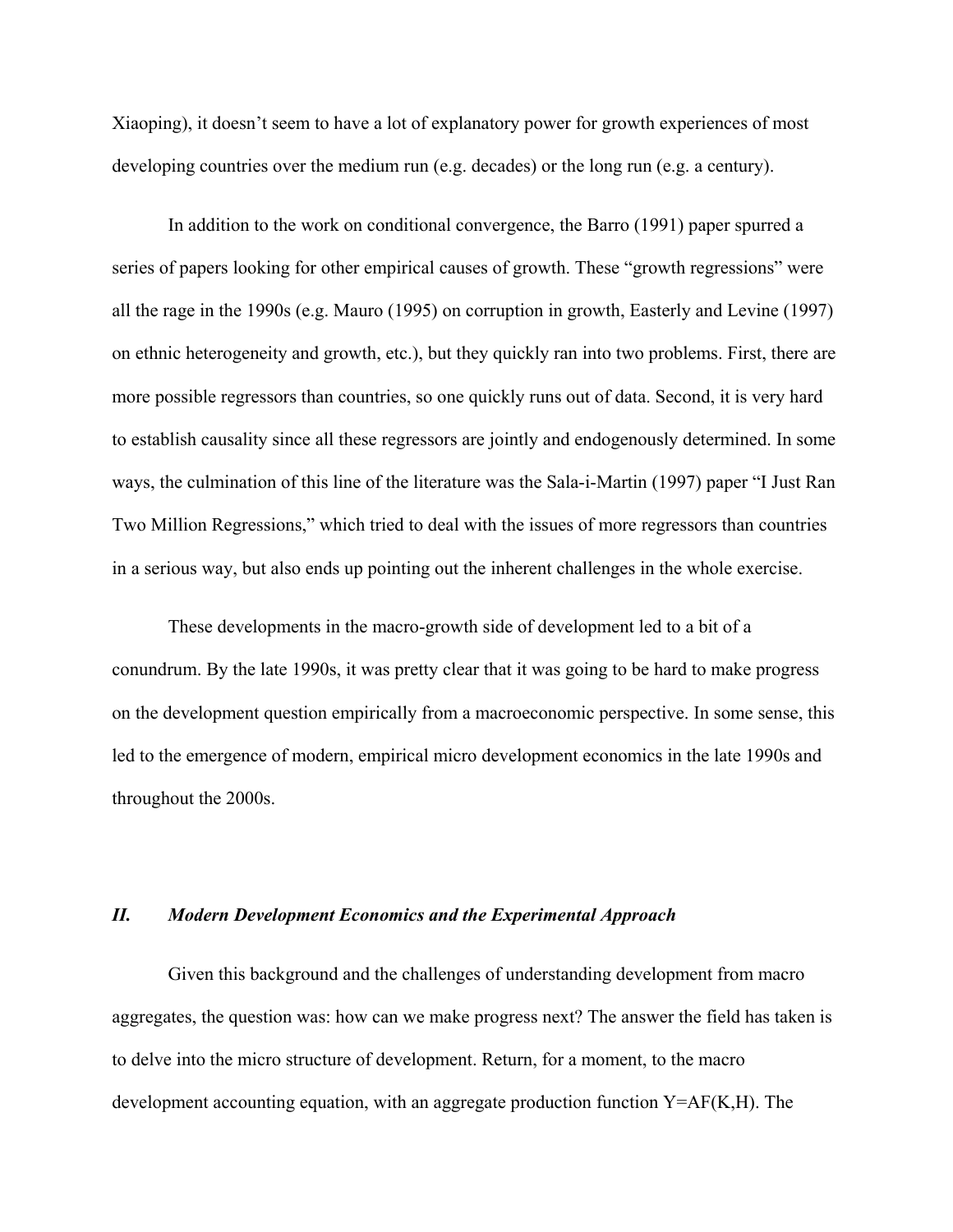micro approach has taken apart each component of A, K, and H, and sought to tackle them from a microeconomic perspective. For example, rather than trying to understand how, say, average schooling affects output at the country level (the approach taken in the macro growth regression and growth accounting perspective, as done by e.g. [Bils and Klenow \(2000\)\)](#page-31-4), the new micro approach asks how can we make progress on understanding the development problem by understanding the details of human capital from a microeconomic perspective, with separate studies seeking to understand why people don't have more human capital, why a given year of schooling in a developing country may be worth less than a year of schooling in a developed country, and how schooling in developing countries can impact more human capital.

This approach proceeded in a few distinct strands, with many important contributors, but Kremer, Duflo, and Banerjee played a crucial role in this transformation. In particular, starting in the mid-1990s, these three scholars pushed forward the methodological revolution which has subsequently swept through the field of development economics: the use of carefully designed field experiments to isolate each individual component of the development problem. The field experiment approach solved two problems at once.

First, a key challenge in many empirical studies is understanding causality; does X cause Y, or is it merely correlated with Y. While there have been dramatic improvements throughout economics over the past 30 or so years in isolating causality using a variety of econometric techniques, in particular focusing on so-called 'natural experiments', randomized experiments provide a convincing solution to this problem. In particular, since the variation in X is randomly assigned, we know by construction that there is no omitted variable that is influencing both X and Y. Put another way, since we know that which subjects were assigned to treatment and control by chance, we know that there is no other systematic difference between treatment and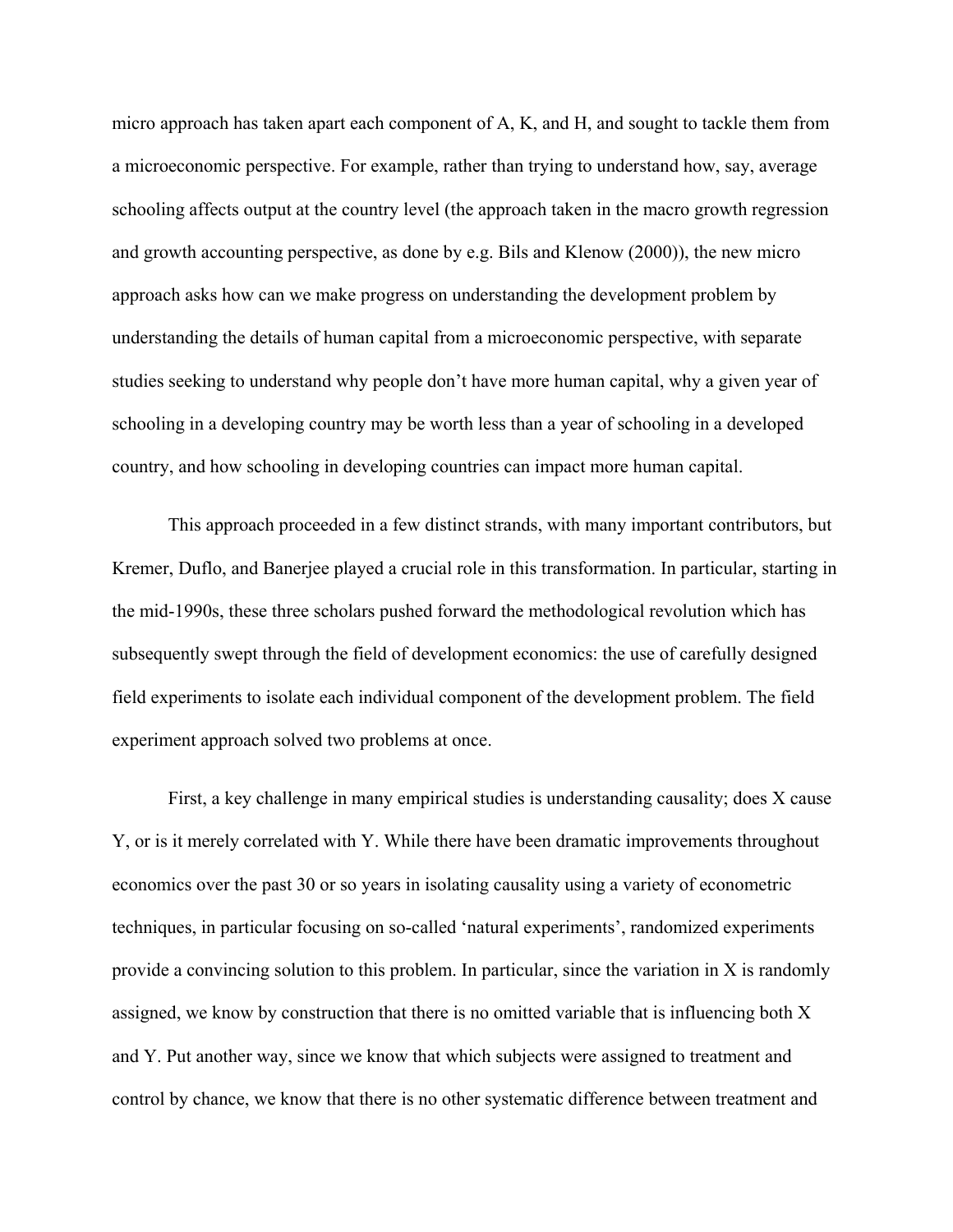control groups except for the experimental intervention given to the treatment group. Statistical methods then allow us to compute the probability that any observed difference we see between treatment or control could have occurred by random chance, as opposed to being truly 'caused' by the treatment.

Second, if the goal of the new micro-empirical approach is to break down a problem into its many component parts, by *designing* randomized field experiments, one can design a study in which the variation one is interested in captures one particular piece of the problem. Rather than ask a broad question such as 'are people poor because they don't have access to capital,' one can start to disentangle the puzzle, asking about the returns to a particular type of program – say, microfinance – or even about the particular *features* of microfinance programs, such as group lending, regular meetings with loan officers, and so on.

The use of this approach has spread from initial simple trials on different inputs into the education production function into almost all areas of the field: agriculture, insurance, credit markets, tax, poverty policies, governance, and so on. In so doing, it has allowed scholars to investigate *both* of the core development economics questions I outlined above: why are some countries poorer than others (and what to do about that), and how do various economic phenomena we study elsewhere differ in developing countries.

Each of this year's Laureates played a critical role in this transition. As I will discuss below, a number of the earliest of this new wave of trials, which sought to break down the development challenge into component parts that each could be rigorously evaluated and tested, where done by Michael Kremer and his coauthors, starting in the mid-to-late 1990s in western Kenya. These include, for example, trials evaluating the impact of various educational policies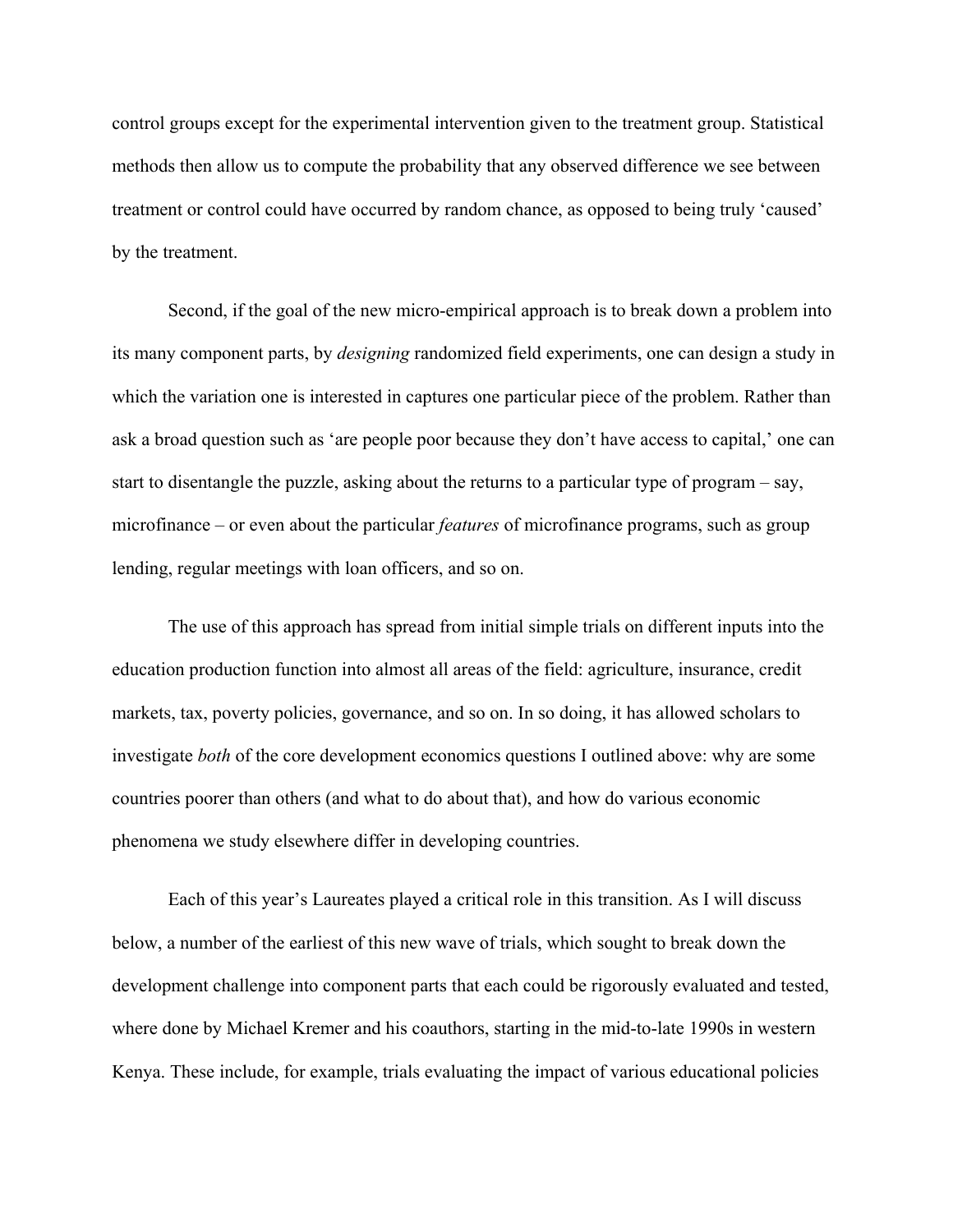such as deworming children [\(Miguel and Kremer 2004\)](#page-34-7), providing educational inputs such as flip charts [\(Glewwe, Kremer et al. 2004\)](#page-33-7), textbooks [\(Glewwe, Kremer et al. 2009\)](#page-33-8), school meals [\(Vermeersch and Kremer 2005\)](#page-35-4), child sponsorships [\(Kremer, Moulin et al. 2003\)](#page-34-8), and changing the incentives for teachers [\(Glewwe, Ilias et al. 2010\)](#page-33-9).

Banerjee and Duflo also began working on randomized trials during the late 1990s and early 2000s, in various combinations. For example, [Banerjee, Jacob et al. \(2004\)](#page-31-5) launched an RCT in early 1997 in Udaipur, India that randomly added an additional teacher to half of sampled schools and investigated the impact on test scores. Banerjee and Duflo also started a large number of other early randomized trials trying to unpack different aspects of development, in various combinations (e.g., [Banerjee, Cole et al. 2007,](#page-30-3) [Banerjee, Duflo et al. 2008,](#page-31-6) [Duflo,](#page-32-2)  [Kremer et al. 2008,](#page-32-2) [Banerjee, Banerji et al. 2010,](#page-30-4) [Banerjee, Duflo et al. 2010,](#page-31-7) [Duflo, Kremer et](#page-32-3)  [al. 2011,](#page-32-3) [Banerjee, Duflo et al. 2015\)](#page-31-8), and which range in topics from education to fertilizer to immunization to microcredit.

More broadly, all three of these scholars worked together in various combinations to advance the broader idea that a series of experiments could unpack and make progress on the development phenomenon. They also did so through their writing to advocate for the new microfounded development economics, with a particular emphasis on the use of a series of randomized trials tackling various aspects of the development problem to accomplish this (see, e.g., [Kremer](#page-34-9)  [\(2003\),](#page-34-9) [Duflo, Glennerster et al. \(2004\),](#page-32-4) [Banerjee and Duflo \(2005\),](#page-30-5) [Duflo and Kremer \(2005\),](#page-32-5) [Duflo, Glennerster et al. \(2008\),](#page-32-6) [Banerjee and Duflo \(2009\)\)](#page-30-6); these are of course all published dates, but most of these were circulating as working papers for several years prior. Banerjee and Duflo were also instrumental in fostering the rapid spread of RCTs throughout development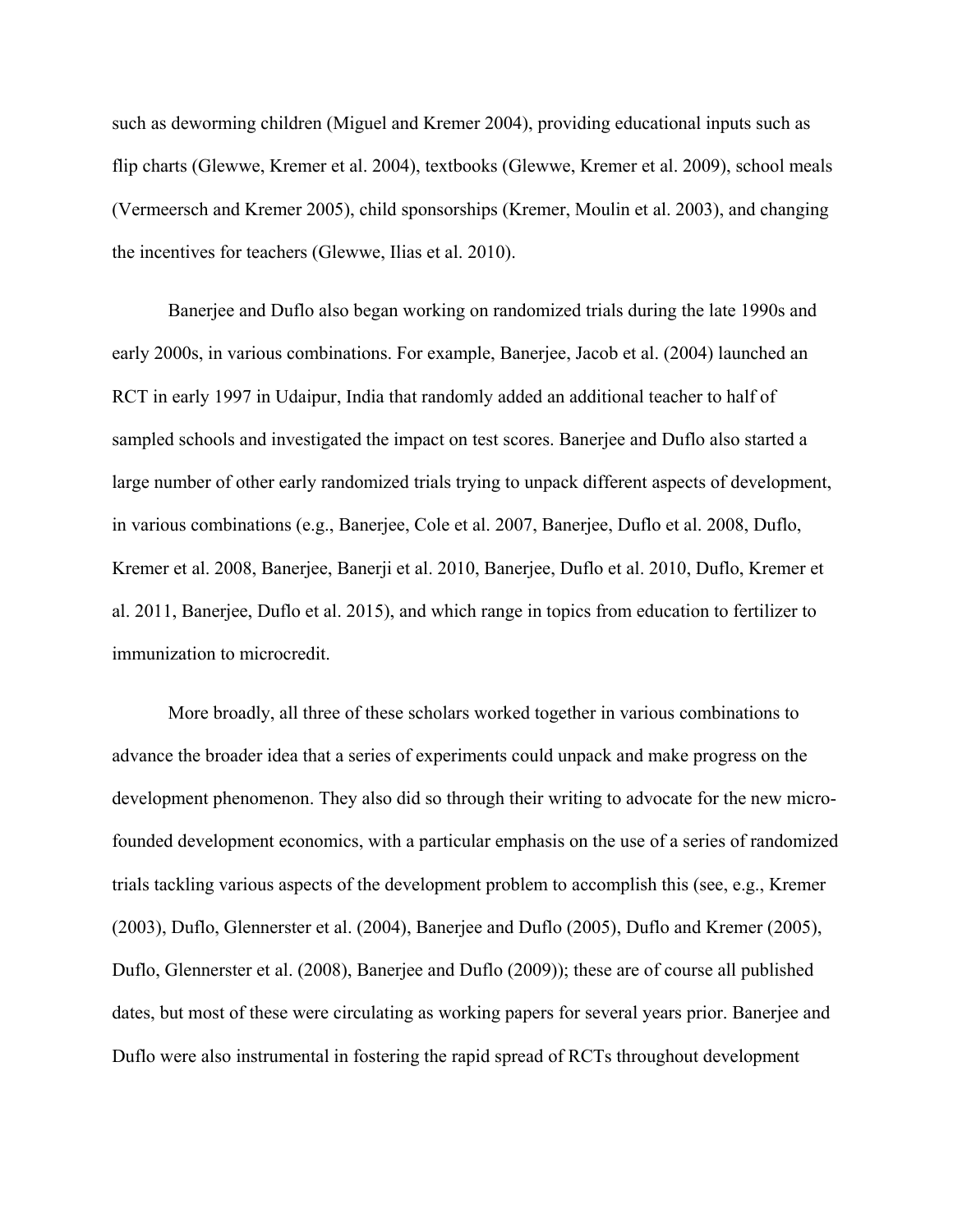economics with their cofounding of the Abdul Latif Jameel Poverty Action Lab (together with Sendhil Mullainathan) in 2003, with an explicit mission to help support this type of research.<sup>[1](#page-12-0)</sup>

These scholars have also led a wide range of methodological innovations in broadening the types of questions that can be answered by these types of trials, moving beyond simple "treatment vs. control" analysis to more nuanced designs that shed light on more subtle questions. For example, Miguel and Kremer's [\(2004\)](#page-34-7) study of deworming in Kenya shows how to use the fact that different numbers of children live nearby treated vs. control schools to measure the 'externality' from deworming treatment. To take another example, the study of job placement assistance by [Crépon, Duflo et al. \(2013\)](#page-32-7) showed how, by intentionally varying the percentage of people in a labor market randomly offered assistance, one can estimate not just the direct effects of the program on treatment groups, but also what the total effect on the market is, i.e. whether this leads to more job placement in aggregate. Both of these design innovations have become the pattern for scores of new studies on a huge range of topics. And these innovations continue. To name just a few recent examples, Duflo has been working with econometricians on how to use innovations in machine learning to predict heterogeneous treatment effects from randomized trials [\(Chernozhukov, Demirer et al. 2018\)](#page-32-8), and Banerjee has been working with other theorists to articulate a theory that explains why randomization is so convincing, and exploring implications for experimental design [\(Banerjee, Chassang et al. forthcoming\)](#page-30-7).

While I have framed the experimental revolution in modern development economics in the discussion above as, in some sense, a reaction to the challenges of approaching the

l

<span id="page-12-0"></span> $1$  They are not alone of course in founding centers to promote this type of research. For example, Dean Karlan cofounded Innovations for Poverty Action at roughly the same time as the Poverty Action Lab was founded by Banerjee, Duflo, and Mullainathan, and Ted Miguel, founded the Center for Effective Global Action (CEGA) at Berkeley several years later.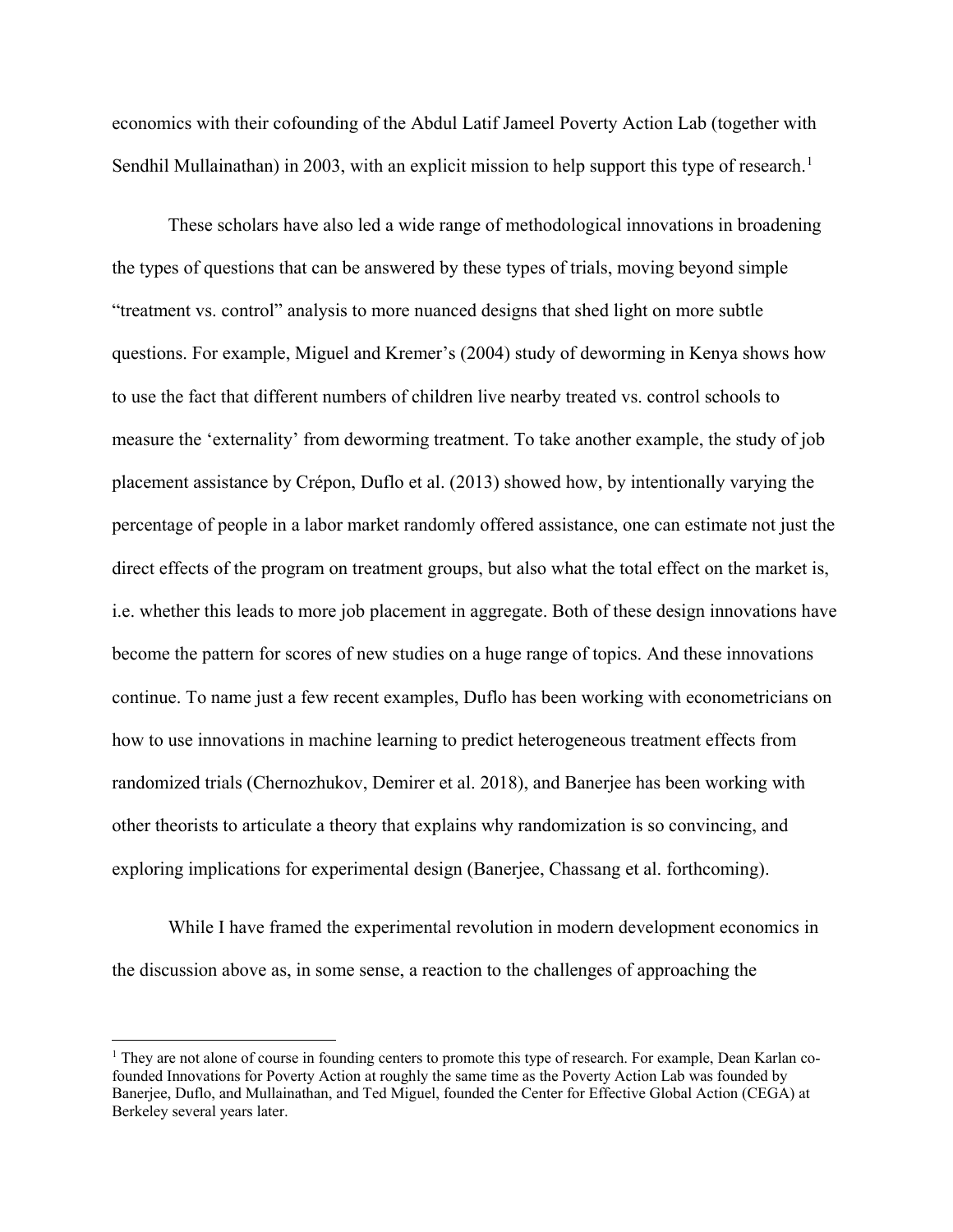development economics problem from a macroeconomic perspective, it is also crucial to note that it builds substantially on other work that was happening at the same time in the microeconomics of development. This was happening in several important respects. First, many scholars, such as Pranab Bardhan, Dilip Mookherjee, Andrew Newman, and Debraj Ray (as well as Banerjee, in his pre-experimental days) were developing theoretical models to help understand a wide range of development phenomena, including public goods (and underprovision thereof), labor markets, credit constraints, insurance arrangements, elite capture, and more. These theories (and more) posed a wide range of questions and suggested avenues that the experimental approach was then able to investigate.

Second, scholars such as (for example) Andrew Foster, Mark Rosenzweig, Christina Paxson, John Strauss, Duncan Thomas, Robert Townsend, and Chris Udry, were already seeking to understand the micro development challenge using data in various (non-experimental) ways. The work of Angus Deaton, who was awarded the 2015 Nobel prize for his groundbreaking analysis of consumption, also was a crucial component, as it showed how to use micro data obtained by household surveys to shed light on welfare, poverty, and other questions. Finally, throughout the same period, the natural experimental revolution was also occurring outside of development economics, pushed forward by scholars such as Joshua Angrist, David Card, Alan Krueger, and many others. This approach sought to find ways to more carefully identify cause and effect using careful natural experiments. One can therefore also see the experimental revolution in development economics led by the three Laureates as a synthesis of these forces: theoretical work highlighting how the microstructure of markets in developing countries can lead to inefficiencies, empirical work seeking to test these ideas using non-experimental methods and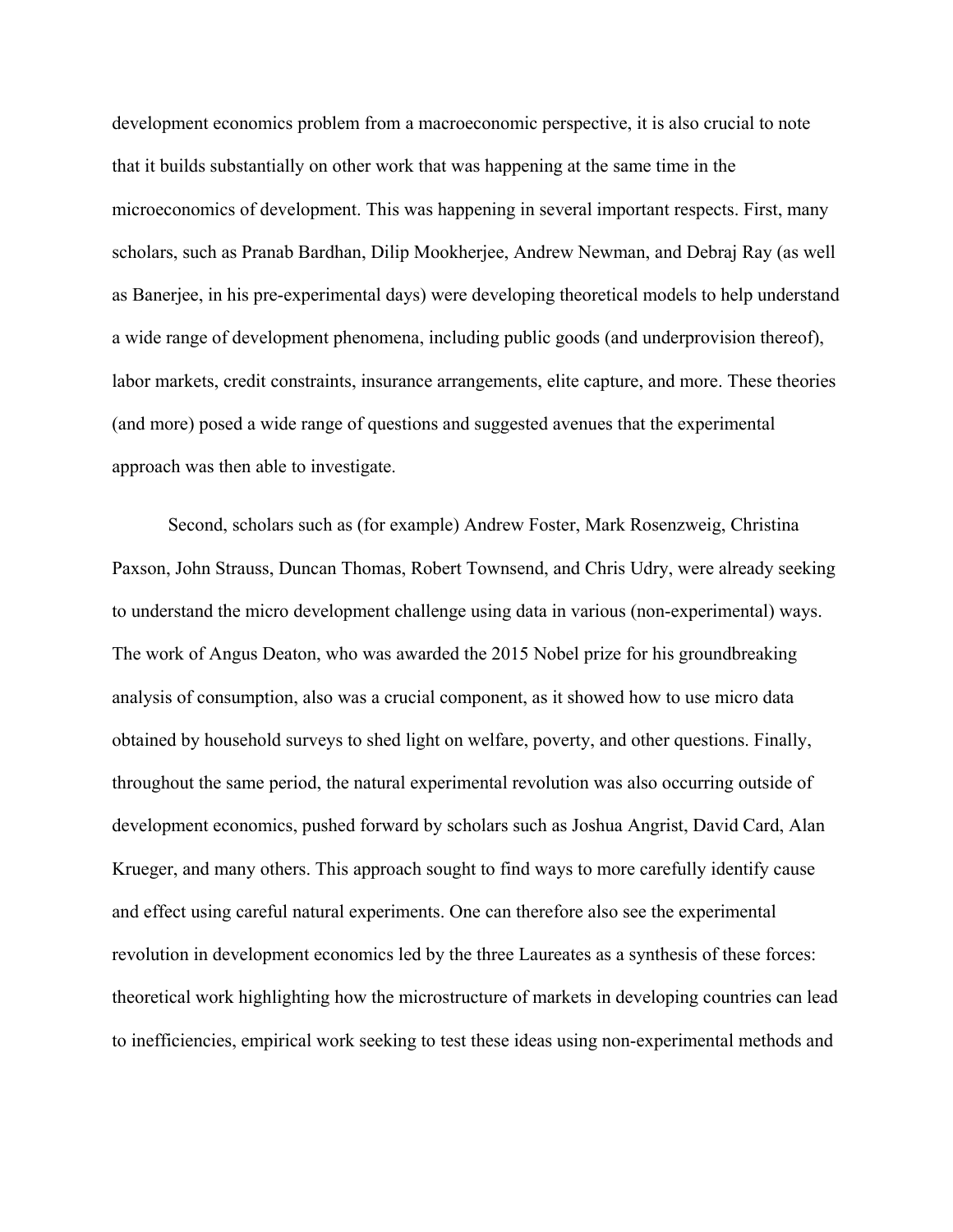micro data, often collected through household surveys, and general increased attention that was happening at the time to more rigorous causal identification in econometric studies.

### *III. Some Early Examples of the Experimental Approach*

In what follows, I illustrate this transition by in three thematic areas: education, governance of local service providers, and market failures, highlighting the substantive contributions of the three Laureates as well as early and important randomized trials they conducted. I intentionally focus here on some of the early innovations here to illustrate the start of this movement; I touch on some more recent new directions below.

# *III.I Education*

The macro development literature asserted an important role for human capital.<sup>[2](#page-14-0)</sup> Yet this literature had several challenges. First, in principle, the cross-sectional returns to education are biased, due to selection effects – for example, people with lower discount rates get more education, and the low discount rate itself may be correlated with higher returns in the job market. Second, the returns were measured all from years of schooling – and not all years of schooling are the same in terms of human capital acquisition. The latter suggested that understanding the educational production function was important to understanding the acquisition of human capital.

[Duflo \(2001\)](#page-32-9) provided the first convincing micro evidence in developing countries on the first point, the returns to schooling. Her idea was to use a natural experiment, not a field

<span id="page-14-0"></span><sup>&</sup>lt;sup>2</sup> For example, human capital issues figured prominently in both the analysis of Mankiw, Romer and Weil (who noted that one needs to augment the Solow regression with human capital to get a high  $R^2$ ) and Barro described above. And, growth accounting required understanding the returns to human capital, which was done largely by running cross-sectional Mincer regressions in as many countries as possible [\(Psacharopoulos 1973,](#page-34-10) [Psacharopoulos](#page-34-11)  [1985,](#page-34-11) [Psacharopoulos 1994\)](#page-34-12)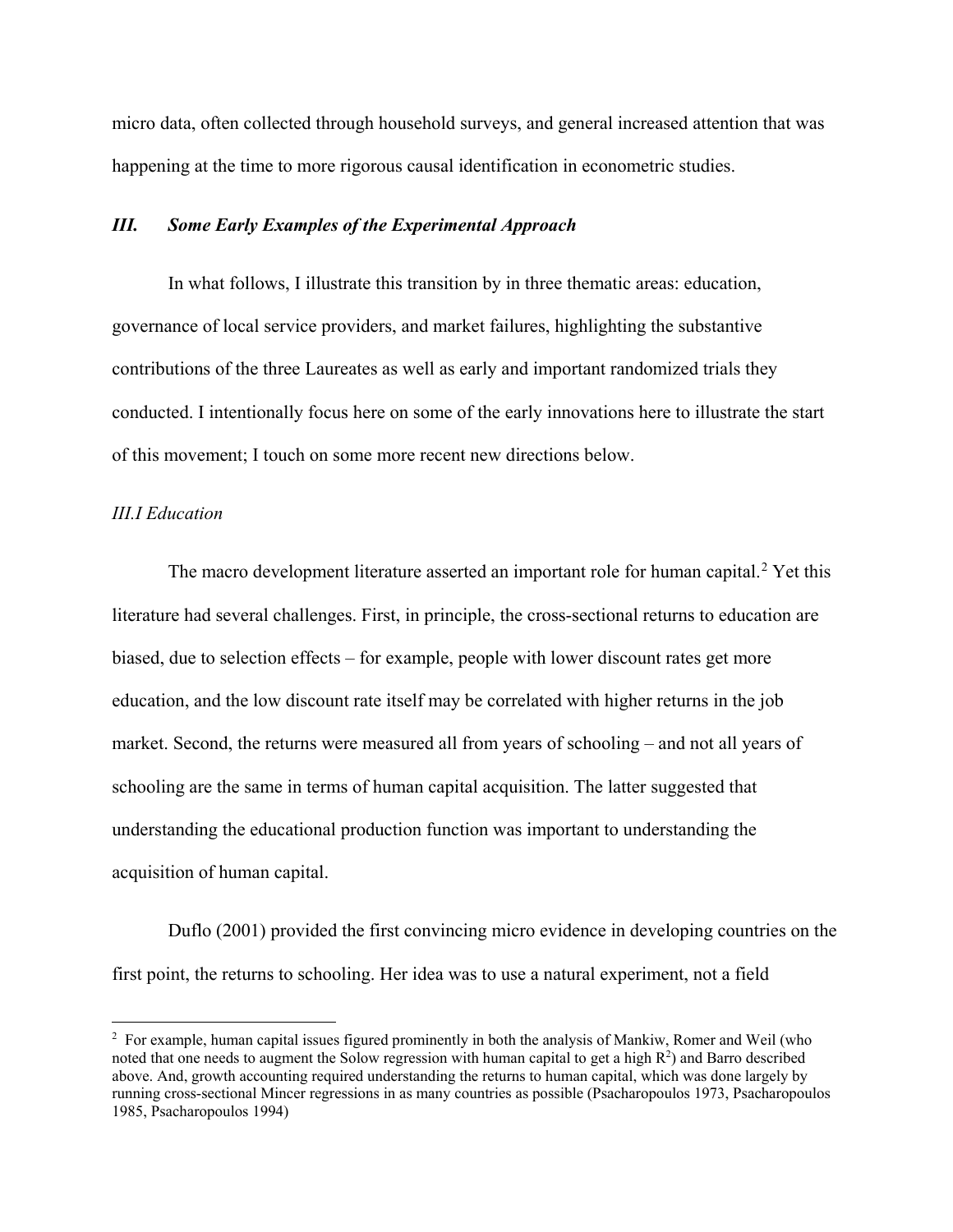experiment – in the form of Indonesia's massive school construction boom in the 1970s – to estimate the returns to schooling. The crucial difference between Duflo's paper and previous work is that she uses plausibly exogenous variation in schooling – for a given district, those cohorts born prior to school construction tended to have low schooling, since schools were difficult to access, while those cohorts born after school construction tended to have high schooling, since schools had now been built in all villages. The fact that Indonesia determined school construction centrally, based on a formula, allowed her to argue that the change in school construction was exogenous to individual decision making or other trends, thus avoiding the identification problems that had plagued the previous literature. This paper swept the development world because it was among the first papers to apply rigorous micro-empirical techniques (of the sort that had been developed in the US labor economics literature, by Angrist, Card, Krueger, and others) to development problems, and as such, it really marked the beginning of a new wave of empirical research in development.

It was on the second front – understanding the heterogeneity in how years of schooling translate into human capital due to differences in the education production function – that randomized trials were introduced. Specifically, in the mid-1990s, Michael Kremer, working with an NGO, launched a series of randomized, controlled trials in Busia, Kenya that sought to test the impact of different school inputs. In particular, the early rounds of these experiments featured several such trials: a trial of the impact of child sponsorships, including textbooks and school uniforms (begun in 1994; see [Kremer, Moulin et al. \(2003\)\)](#page-34-8); two trials testing school inputs such as textbooks (begun in 1996; [Glewwe, Kremer et al. \(2009\)\)](#page-33-8) and flip charts used as teaching aids (begun in 1997; [Glewwe, Kremer et al. \(2004\)\)](#page-33-7), and two trials testing health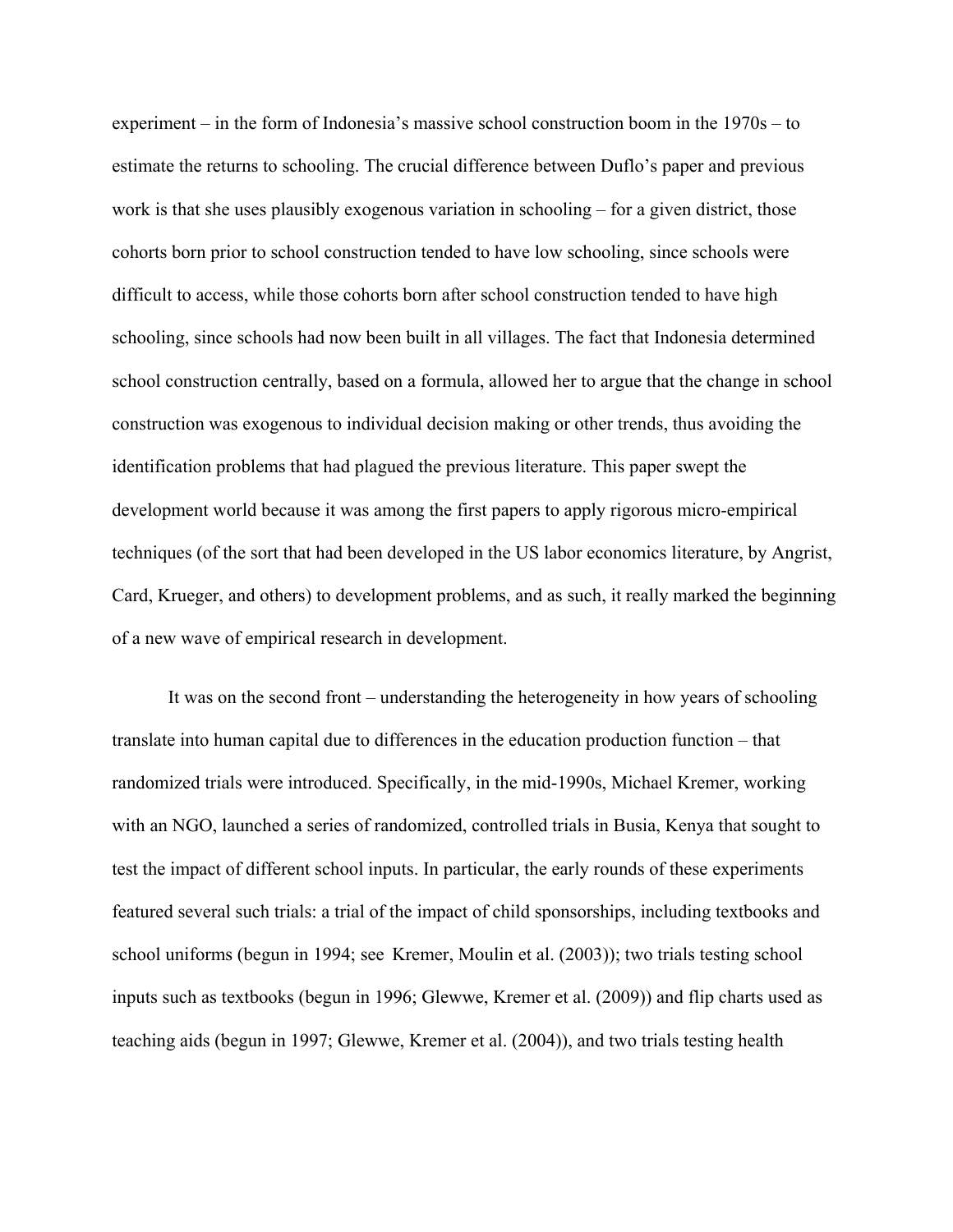interventions, such as deworming children (begun in 1998; [Miguel and Kremer \(2004\)\)](#page-34-7) and school meals (begun in 2000; [Vermeersch and Kremer \(2005\)\)](#page-35-4).

These studies had mixed findings. To the surprise of many, the school inputs studies basically found zero effects. Textbooks did not lead to average improvements in test scores, but did improve test scores for those students who scored highest on a pre-test. The authors hypothesized that the reason may be that the textbooks were too hard: they were aimed at the top students, so students who were already behind found them useless. The flip charts had no effect. On the other hand, the deworming intervention reduced school absenteeism by children by 25 percent, though it did not improve test scores. School meals also made as difference: participation also increased by about 30 percent.

The positive findings, particularly the deworming study, have had a large impact, because they conclusively demonstrated the health – education linkage. (Results were also largely replicated by [Bobonis, Miguel et al. \(2006\)\)](#page-31-9). Deworming in particular has had a large policy impact since it is so cost-effective (it is orders of magnitude cheaper than school meals): in 2013/14, the Deworm the World Initiative – founded by Duflo and Kremer in 2007 to use the results of the randomized trials on deworming and transform them into policyand now part of the NGO Evidence Action – dewormed 37 million children in India and Kenya, as well as supported a deworming initiative in Bihar and a national deworming campaign in Ethiopia.

Another early randomized trial on education – begun in 2001 just after the Kremer et al studies in Kenya – was a study done by Banerjee, Cole, Duflo, and Linden in India schools [\(Banerjee, Cole et al. 2007\)](#page-30-3). This project sought to examine two approaches to changing the education production function: a remedial education program that hired para-teachers to assist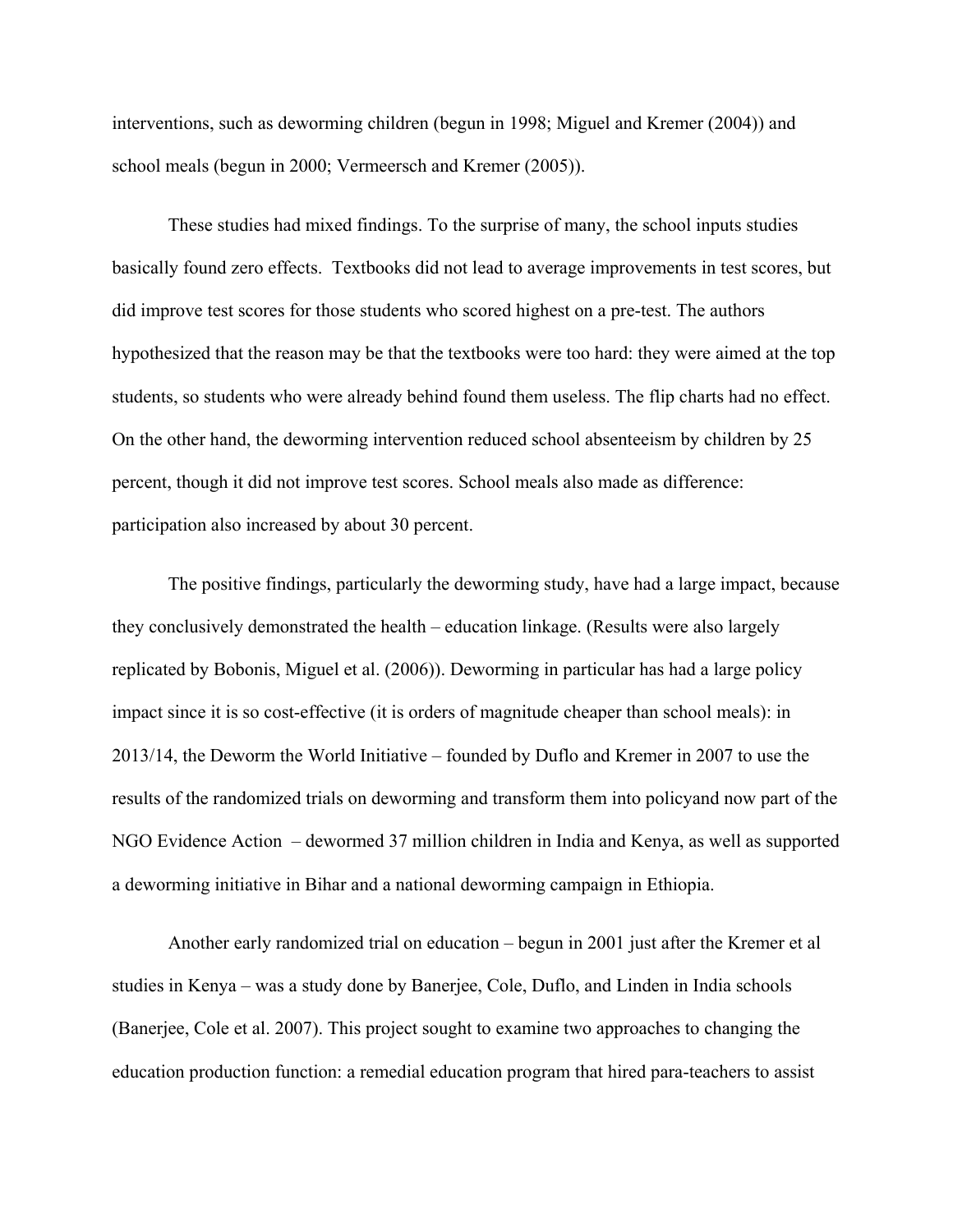lagging children, and a computer-assisted learning program – both of which were effective. In some sense, these results suggested that the early results from Kremer's studies should not be interpreted to mean that school inputs don't matter, but rather that choosing exactly the right inputs is important: textbooks kids can't read don't help, but computer programs that can adapt to where children are can be useful.

The negative findings from some of the early studies also had an important effect in terms of informing future research. For example, a key finding of the textbooks study was that they did not help lower-achieving students because they were too hard for poorly performing students. One implication of this is that introducing heterogeneity in classes – so that teachers can focus separately on high- and low-performing students – could be beneficial to all students. A follow-on study explored exactly this idea, building on the textbooks study and the parateacher study. In 2005, Duflo, Dupas, and Kremer conducted a trial where schools with one teacher were awarded an extra teacher [\(Duflo, Dupas et al. 2011\)](#page-32-10). The schools were randomly divided into two groups, one in which students were unsorted, and one in which they were sorted by initial ability. Consistent with the hypothesis from the textbook study, the schools where students were sorted based on initial ability did better, suggesting that customizing education to the needs of the students is important and – at least in this context – outweighs potential benefits to lower students from learning from their higher-performing peers.

Beyond the specifics of the study, I want to highlight the methodological approach here, which typifies the core of the field experimental approach. Each trial typically focuses in on a very specific hypothesis, which it is designed to test. In the process of analyzing the results, the trials then typically generate a new set of hypotheses that form the basis for future work. Given this iterative approach, in most cases a breakthrough will not come from a single particular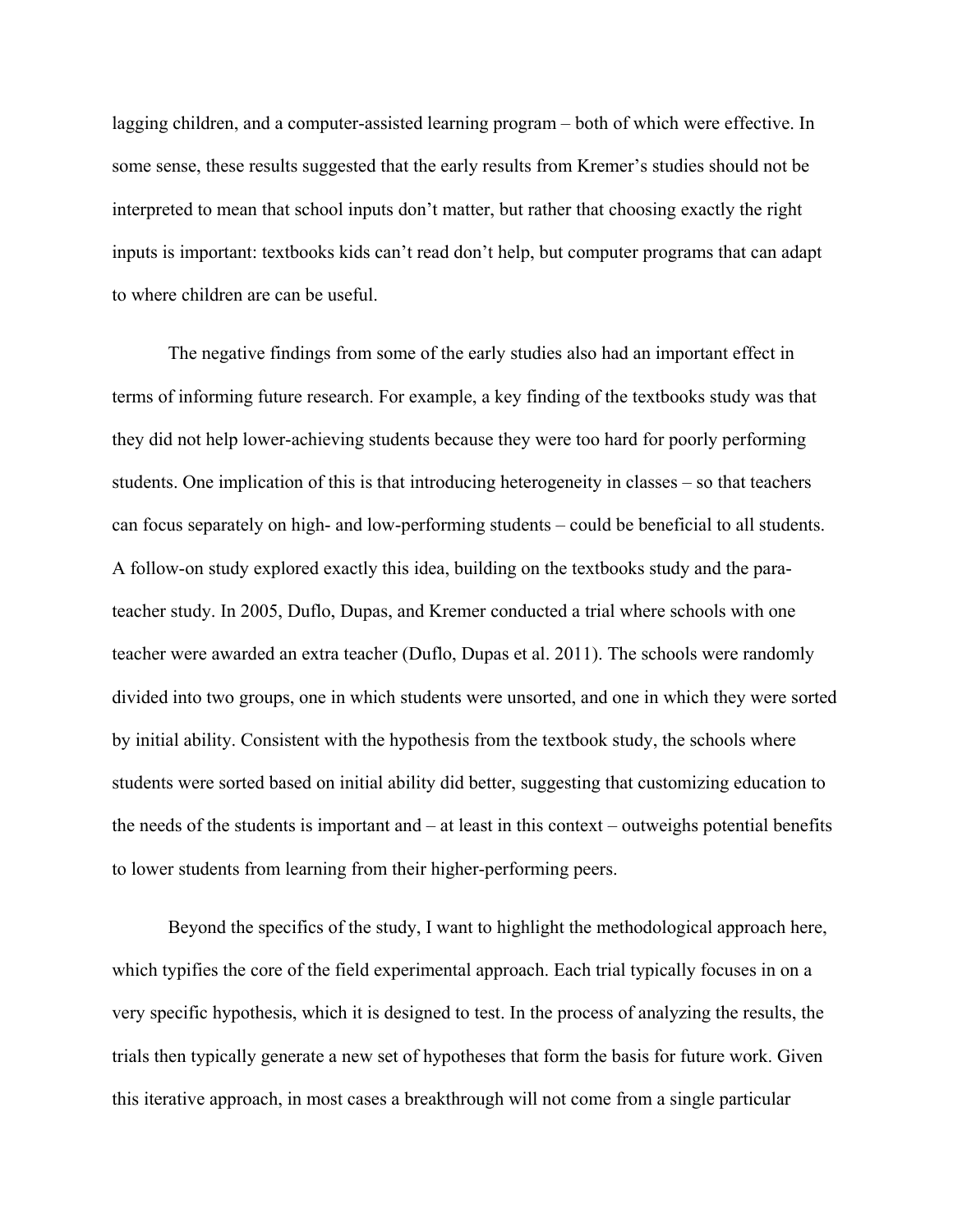paper, but rather knowledge is accumulated through a series of experiments on related topics. It is bringing this methodological approach to development – breaking down the social science challenge into more precise and specific hypotheses, and then *designing* randomized trials to investigate each aspect of this challenge – that has spurred such a wide-ranging revolution in the field.

The authors here started this process in the field of understanding the microeconomics of schools in developing countries, but of course they are not the only ones to continue it. Some prominent examples of important randomized trials that seek to unpack different aspects of the education production function include studies on school uniforms [\(Evans, Kremer et al. 2008\)](#page-32-11), incentives for teachers [\(Glewwe, Ilias et al. 2010,](#page-33-9) [Muralidharan and Sundararaman 2011\)](#page-34-13), incentives for students [\(Kremer, Miguel et al. 2009\)](#page-34-14), student-teacher ratios [\(Duflo, Dupas et al.](#page-32-12)  [forthcoming\)](#page-32-12), school choice [\(Angrist, Bettinger et al. 2002,](#page-30-8) [Muralidharan and Sundararaman](#page-34-15)  [2013\)](#page-34-15), school block grants [\(Das, Dercon et al. 2013\)](#page-32-13), information to parents about school quality [\(Andrabi, Das et al. 2000\)](#page-30-9), and others. This is by no means an exhaustive list, but what should be apparent is that these initial trials in Kenya and India led to a substantial literature using randomized trials to understand various aspects of the education production function.

#### *III.II Local Governance and Service Delivery*

These early studies focused on school inputs (i.e. things that could be budgeted for), but in the process, various combinations of the same set of authors realized that there was another problem in service delivery in developing countries: conditional on the inputs provided, the service providers did not necessarily deliver. A key problem was absence of service providers. (I group this separately from the education studies since studies are roughly equally in education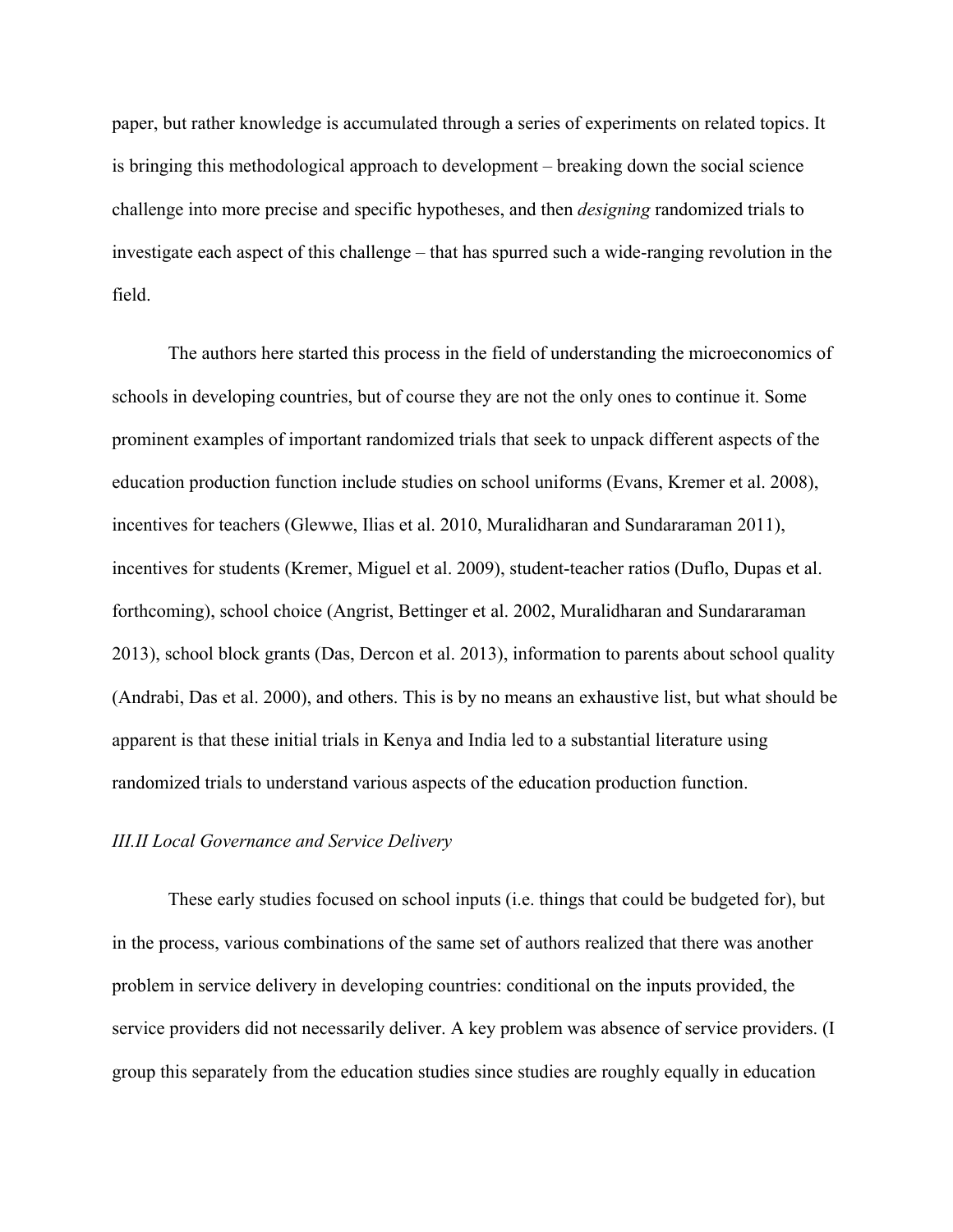and health contexts, and the issues do not seem to be sector specific). An early paper here is a project carried out in 2002 and 2003 by Kremer and coauthors, which documented shockingly high rates of absence of teachers and health providers across Indian states and across several countries [\(Chaudhury, Hammer et al. 2006\)](#page-32-14), and which was prepared as part of the work for the 2004 World Development Report on service provision. [Banerjee, Deaton et al. \(2004\),](#page-30-10) documented similar findings in their 2002-2003 survey of health facilities in Rajasthan. These studies were not necessarily the first to note that absenteeism was an issue, but they made the point systematically that absenteeism was a first-order problem.<sup>[3](#page-19-0)</sup>

This same set of authors then began a systematic set of experiments that sought to determine how one could address this issue. Let me highlight several notable early papers from this literature. In one case, [Duflo, Hanna et al. \(2012\)](#page-32-15) (in an experiment begun in 2003) examined the impact of changing teacher salaries to compensate them explicitly for attendance. Specifically, working with an NGO that operated single-teacher schools in rural India, they randomly selected some schools in which teachers' pay made was a linear function of the number of days above 10 in a month in which they could provide a time-stamped photograph showing from the beginning and end of the day of the teacher with the student, proving that they attended. The results document not only that incentives improved attendance, but that this translated into higher test scores for the children – documenting the importance of the phenomenon. This paper was also methodologically innovative, combining an experiment with a

 $\overline{\phantom{a}}$ 

<span id="page-19-0"></span><sup>&</sup>lt;sup>3</sup> The WDR sites a few earlier studies, such as [Schleicher, Siniscalco et al. \(1995\)](#page-34-16) and Thomas, Lavy et al. (1996), that also have statistics on absenteeism, though it was not the main point of these studies and I was not aware of them until I went back just now and checked the footnotes in the WDR. I also found references to a 1995 survey done by Banerjee, Kremer, and coauthors that documented high absenteeism rates [\(Banerjee, Jacob et al. 2005\)](#page-30-11), but I cannot find the original paper.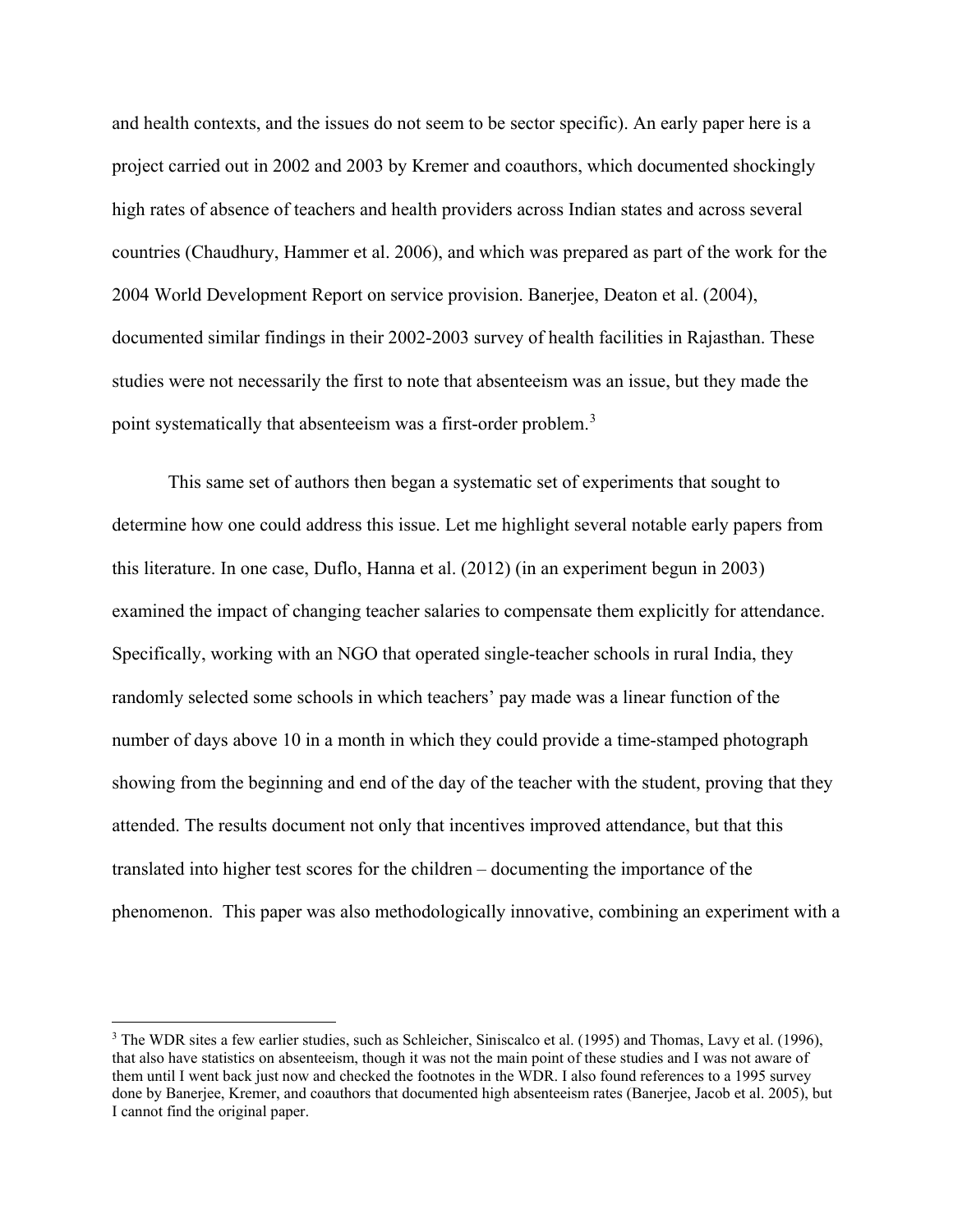structurally estimated model, where the model helped shed light on the mechanisms in the experiment.

Interestingly, a similar study with nurses in India found surprisingly different results. [Banerjee, Duflo et al. \(2008\)](#page-31-6) examined similar incentives for nurses in India. In that experiment, the incentives for attendance were broadly similar to those in Duflo, Hanna, and Ryan: nurses who were recorded absent more than 50 percent of the days in a month would have their pay reduced by the number of days they were recorded absent, and those nurses who were absent more than 50 percent of the days in two consecutive months would be suspended from government service. Nurses used a protected time/date stamp machine to verify attendance. In their study, while there was initially a substantial treatment effect, the effect diminished over time, and was zero at the end of their study. Although they do not have the data to confirm this, anecdotal evidence suggests that the decline may be due to nurses learning how to exploit loopholes in the systems, and recording more exempt absences over time. A related finding is reported by [Kremer and Chen \(2001\),](#page-34-17) who found that in Kenya, an incentive program for teacher attendance that rewarded highly-attending teachers with a bicycle resulted in higher attendance reported to those awarding attendance, but not higher attendance when verified through an independent survey. [4](#page-20-0)

An alternative approach is community monitoring. In theory, for both education and health, many developing countries have mechanisms through which community members can hold service providers accountable, yet there is the view that many of these mechanisms do not

l

<span id="page-20-0"></span> $<sup>4</sup>$  Note that I can't find the original version of this paper, but it is discussed at some length in a survey article on</sup> absenteeism by [Banerjee and Duflo \(2006\).](#page-30-12)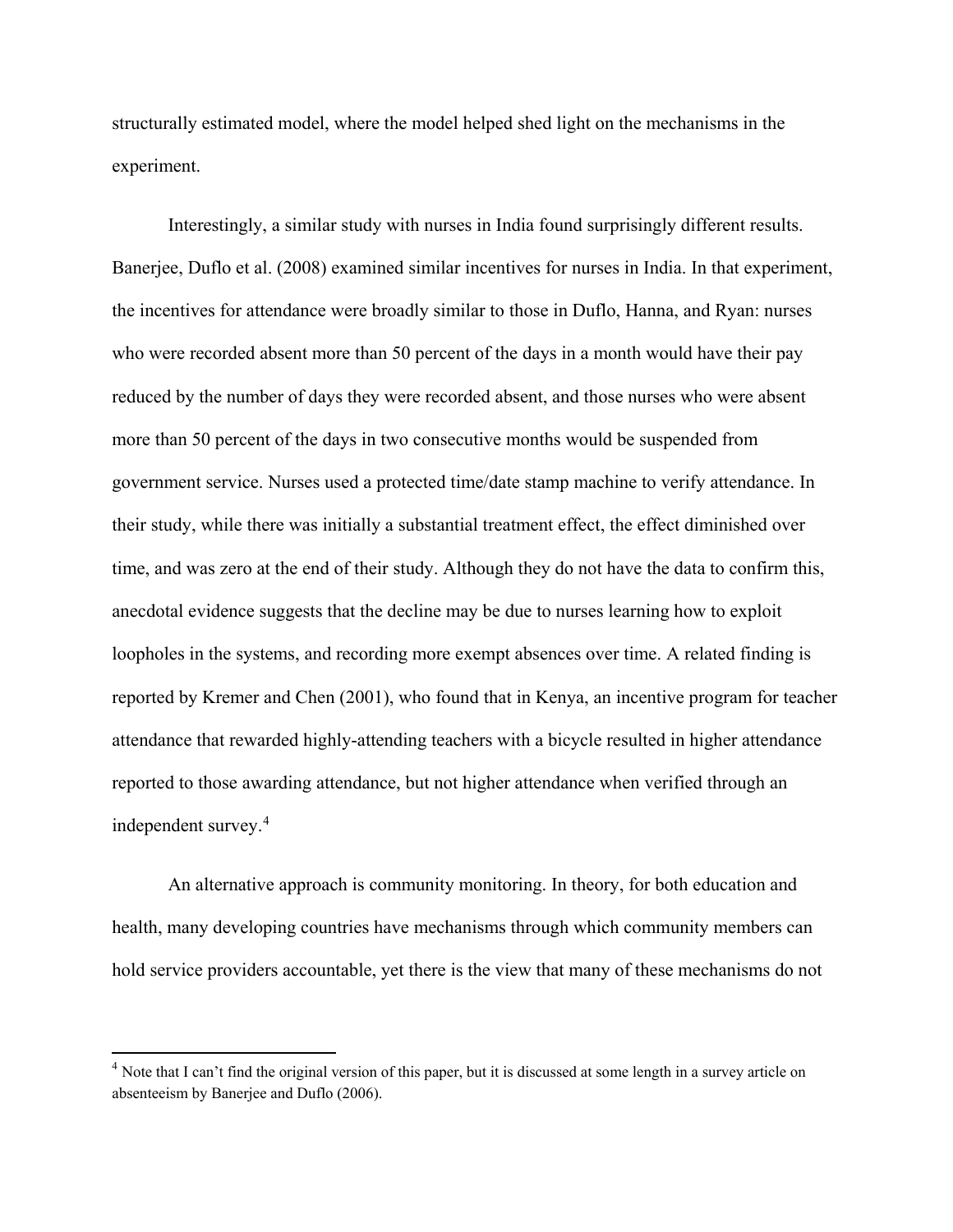work effectively. [Banerjee, Banerji et al. \(2010\)](#page-30-4) report an experiment they conducted starting in 2005 in which they tried to strengthen these mechanisms. Interventions included training members of the school committee (at baseline, only 13 percent of school committee members had ever received training on what it meant to be in a school committee), and doing a survey where they investigated the baseline status of kids' knowledge and informed the school committee of this. Neither intervention made a difference. On the other hand, an intervention where they taught local volunteers how to teach kids to read made an enormous difference in kids' reading ability, showing that it was possible to improve education in this context.

Substantively, the impact of community monitoring has proven to be heterogeneous, with different randomized trials finding different effects: a contemporaneous field experiment study by [Bjorkman and Svensson \(2009\)](#page-31-10) found dramatic improvements from an intervention that provided communities in Uganda with information about local health centers and local health and helped them formulate an action plan to solve them; a contemporaneous field experiment I conducted [\(Olken 2007\)](#page-34-18) found that enhanced community monitoring in Indonesia reduced corruption but only for certain types of expenditures; a contemporaneous trial by [Duflo, Dupas et](#page-32-12)  al. (forthcoming) found that enhanced training of school committees reduced capture of a block grant by school staff. A more recent field experiment by [Pradhan, Suryadarma et al. \(2014\)](#page-34-19) on enhancing school committees in Indonesia found mixed effects, as did a follow-up study by [\(Björkman Nyqvist, De Walque et al. 2017\)](#page-31-11) that studied a less comprehensive form of a similar intervention.

As is evident here, understanding how to improve service provision in education and health has become a huge focus of research. These authors were instrumental in documenting that a) poor service provision, and in particular absence of service providers, is a key issue that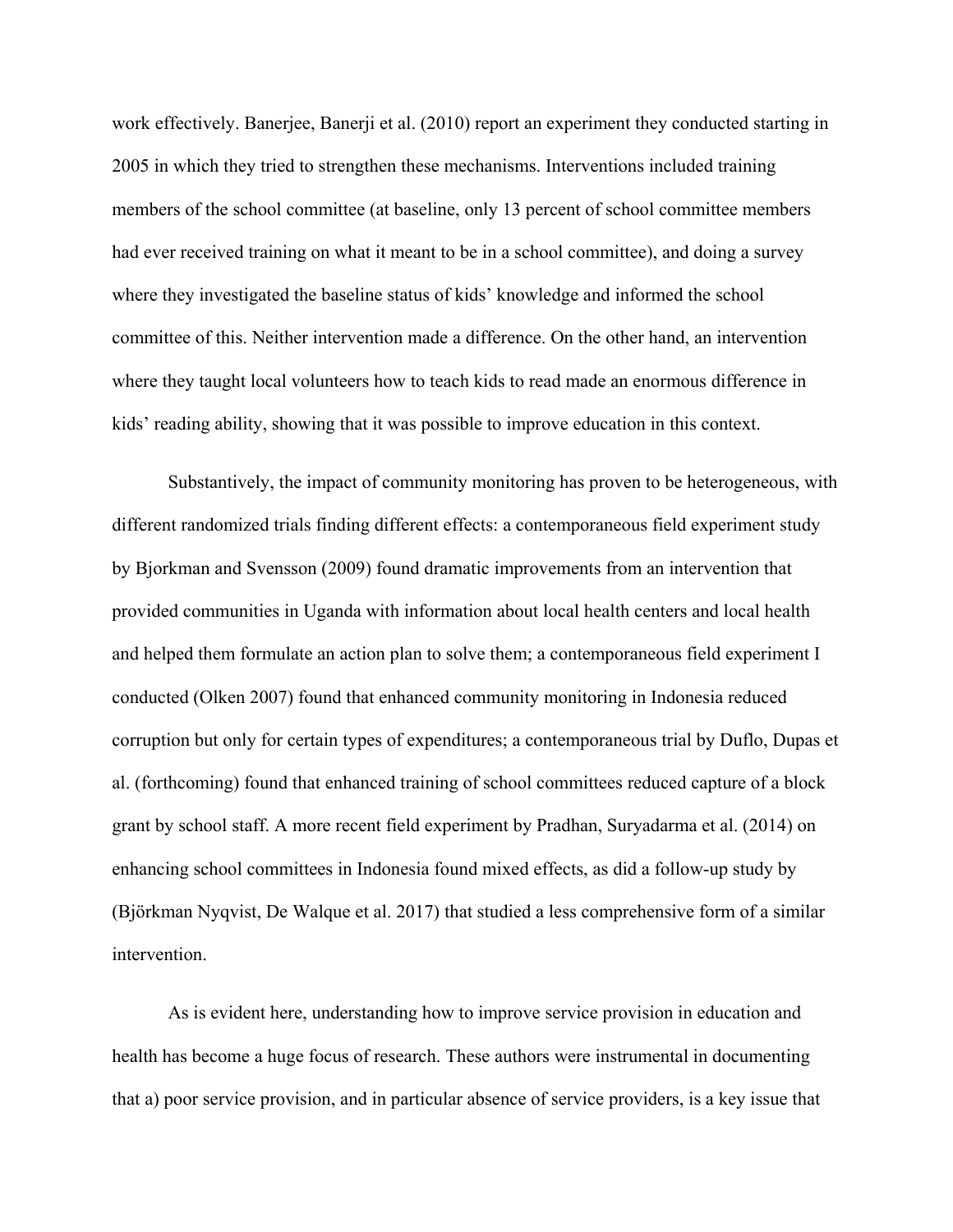leads to low quality health and education; b) addressing the absence issue can lead to improvements in educational outcomes, but c) reducing absence in a sustained way over time is challenging, as community interventions often don't work and incentives can be undermined.

#### *III.III Credit constraints and other types of market failures*

A third important area of micro research in the economics of developing countries has been understanding market failures, particularly credit constraints. These market failures can lead to inefficient allocation of capital (i.e. high productivity firms). To the extent there is lumpiness in investment, it can also generate poverty traps.

Several early papers by Banerjee, Duflo, and coauthors helped make these points about credit constraints forcefully. One early example is the micro study by [Banerjee and Duflo \(2014\)](#page-30-13) (this paper in fact was in circulation by 2002) and the related paper with Munshi [\(Banerjee,](#page-31-12)  [Duflo et al. 2003\)](#page-31-12). These papers provide direct evidence of credit constraints by examining a directed lending program in India, which essentially instructed banks to lend to a certain class of firms. Using a differences-in-differences identification strategy, they find that the expansion of credit led to substantial increases in sales and profits for targeted firms. They conclude that this is evidence of credit constraints for large firms: had these firms been unconstrained, a targeted lending program might have affected the financial portfolio of the firms, allowing them to pay down more expensive debt, but would not have affected real behavior. [Banerjee and Munshi](#page-30-14)  (2004) also use micro data – in this case, differences between the production processes of two different ethnic groups – to argue that the different ethnic group's access to capital was an important determinant of the differences in their production outcomes.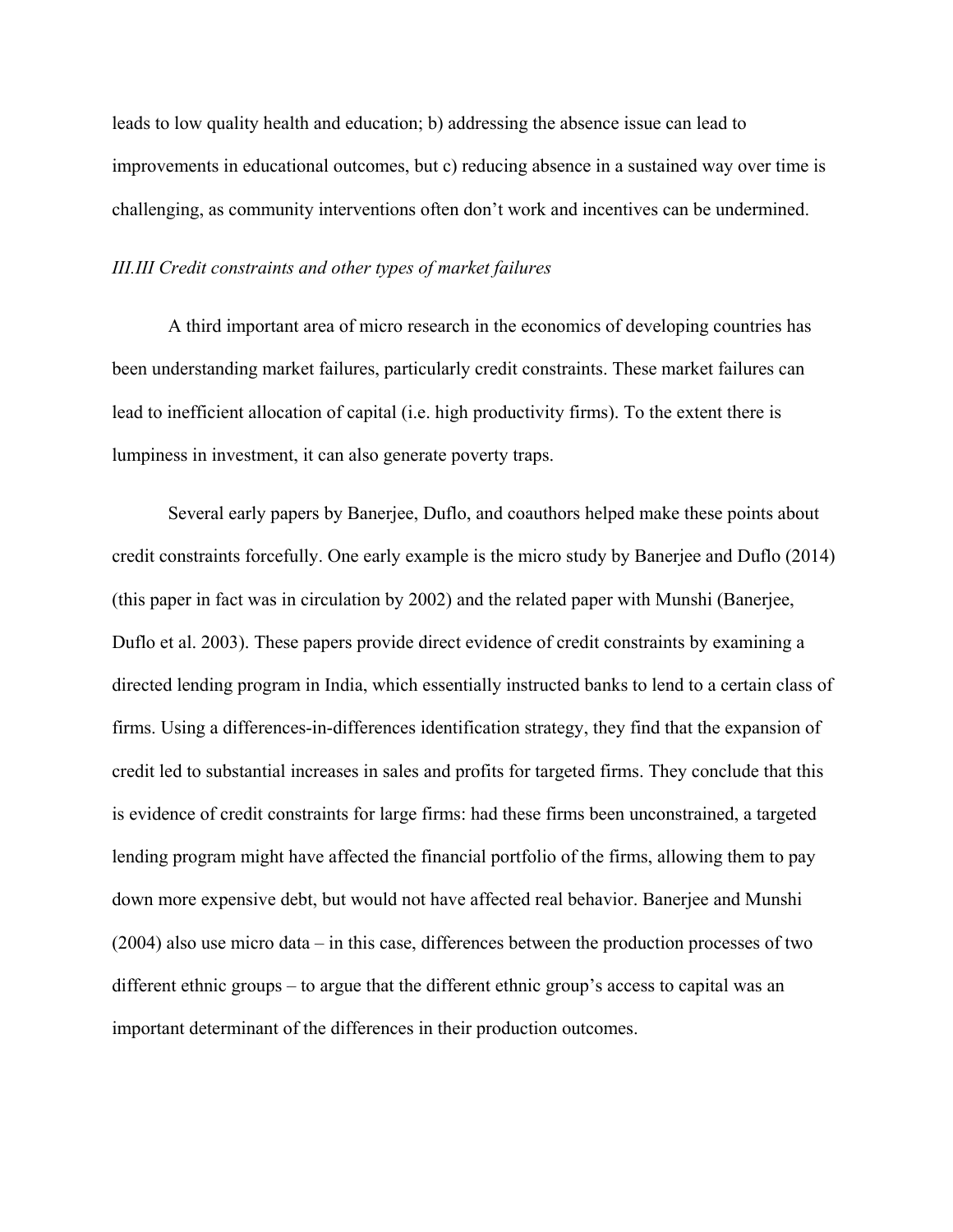Banerjee and Duflo nicely articulated the view of how credit constraints and misallocation of capital could be a first-order issue for economic development in their 2005 handbook of economic growth piece [\(Banerjee and Duflo](#page-30-5) 2005). This piece clearly articulated the link between the development problems documented in the micro-development literature and the macro-economic phenomenon of low TFP in developing countries, suggesting that the credit constraints and the resulting misallocation of capital among firms could be a first-order cause of the low TFP documented in the macro literature. A subsequent piece by [Hsieh and Klenow](#page-33-10)  (2009) is well known for documenting systematically the differences in allocation of capital matter for understanding the development problem, building in part on the Banerjee and Duflo (2005) piece and others.

These papers collectively make clear that understanding the microstructure of capital allocation is a critical part of the development puzzle. In some sense, this is the next step from the development accounting literature I reviewed above; as [Jones \(2016\)](#page-33-11) nicely puts it, misallocation of capital is a plausible 'theory of TFP.' Once we have this, the next step is to turn the same set of micro experimental tools used in health, governance, and so on to understand the allocation (and misallocation) of capital in developing countries.

This problem has then been tackled in various ways. For example, a commonly advanced solution to the problems of credit constraints in developing countries was microfinance. Indeed, Muhammad Yunus and the Grameen Bank were awarded the 2006 Nobel Peace Prize for their work in pioneering micro loans which would allow the very poor to obtain credit. Yet, until relatively recently, there was virtually no rigorous evidence of whether such loans actually made a difference. Several studies by Banerjee, Duflo, and their coauthors were among the first to experimentally evaluate these programs (e.g., [Banerjee, Duflo et al. 2015,](#page-31-8) [Crepon, Devoto et al.](#page-32-16)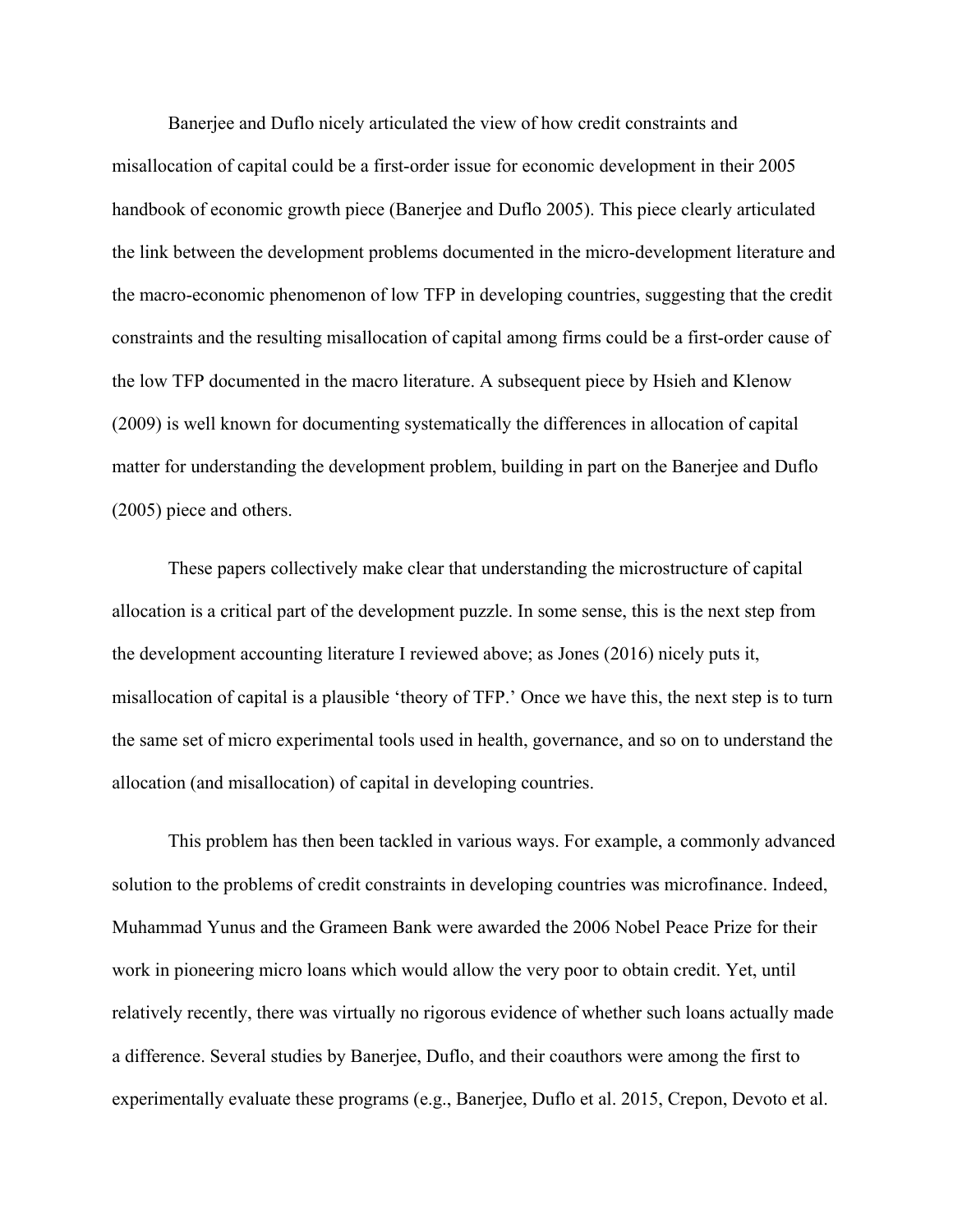[2015\)](#page-32-16). The key point of these papers was to show, experimentally, that microfinance has relatively modest impacts. Of course, these studies are not the only field experiments on microfinance: other authors, such as Erica Field, Rohini Pande, and their coauthors, and Dean Karlan and his coauthors have run a series of very nice field experiments trying to unpack which features of microfinance matters, and to test various theories about why (see, for example, [Karlan and Zinman 2009,](#page-33-12) [Karlan and Valdivia 2011,](#page-33-13) [Feigenberg, Field et al. 2013,](#page-33-14) [Field, Pande](#page-33-15)  [et al. 2013\)](#page-33-15). In some sense, this literature parallels the approach taken to the educational production function I outlined above: taking a broad phenomenon – microfinance – and unpacking all of its pieces, testing each one experimentally to develop a better understanding of whether and how it works and why. Townsend and coauthors have a number of nonexperimental papers that also seek to unpack the impact of better finance, most notably [Kaboski](#page-33-16)  and Townsend (2011), which combines a plausibly exogenous reduced form analysis of a credit expansion in Thailand with a structural model that helps explain heterogeneity in how households respond to the credit expansion.

Duflo and Kremer also helped contribute to understanding the puzzle of high average (as well as highly variable) returns in agriculture markets in developing countries. They give two answers, in the context of fertilizer. [Duflo, Kremer et al. \(2008\)](#page-32-2) give one answer, which is that while there are high returns available, it is hard to get it right, and you can easily end up with negative returns. In particular, they show experimentally, by varying the amount of fertilizer used by farmers on different plots, that the returns to fertilizer use are highly concave – so that if one uses, for example, a half-teaspoon amount of fertilizer per plant, the expected rate of return is 70 percent, but using one teaspoon the expected rate of return is -17.8 percent. Even worse, following the government's recommended use yields a return of -48 percent. Moreover, this is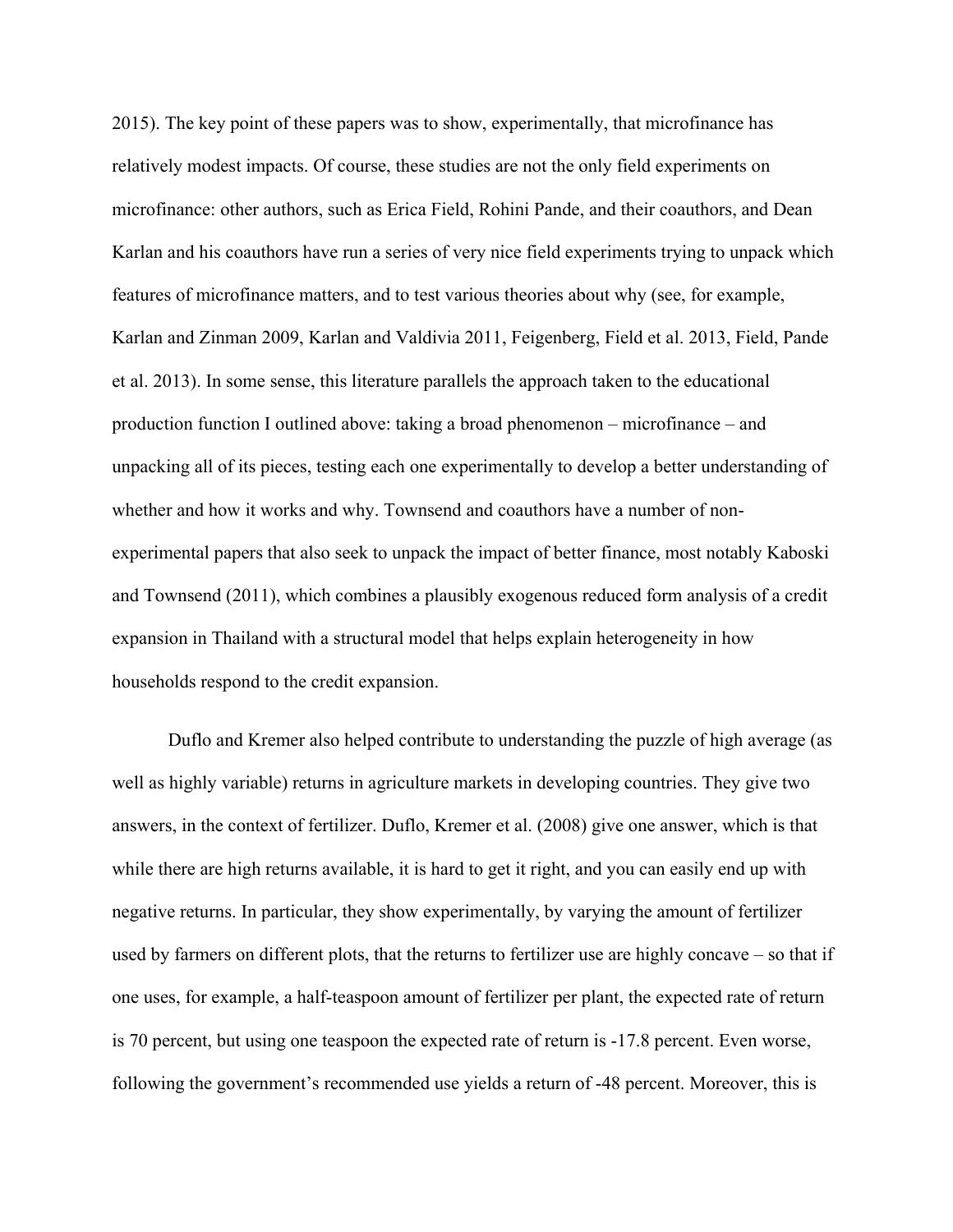hard for farmers to figure out—returns are increasing in fertilizer use (so more is good), so one would need to do careful calculation and measurement to figure out the average returns.

A second reason, also from the same series of experiments (which began with a series of pilots in 2000), has to do behavioral distortions in farmers' purchasing decisions. In particular, [Duflo, Kremer et al. \(2011\)](#page-32-3) show that offering small, time-limited discounts at harvest time – when farmers are flush with cash – leads to substantial adoption of fertilizer. The impact is much larger than offering even larger discounts at the time when fertilizer is applied, suggesting that there is something important about farmers inability to save that is driving the decision. Of course, there are many important contributions to agriculture in developing countries, such as [Foster and Rosenzweig \(1995\)](#page-33-17) and [Conley and Udry's](#page-32-17) (2010) work on social learning and land issues in particular stands out, but see [Jack \(2013\)](#page-33-18) for a more comprehensive review – but these projects are an important contribution in understanding again why there are high returns on the table that are not taken up.

The three substantive areas I have focused on above – education, improving service delivery, and credit constraints – are just three early examples where the micro-experimental approach of Banerjee, Duflo, and Kremer, has substantially changed both the methodological direction of the field and our understanding of it. But it is no means an exhaustive list. To take just a few more examples, on health, Duflo and coauthors have run field experiments on the adoption and consequences of clean cookstoves [\(Hanna, Duflo et al. 2012\)](#page-33-19) and piped water [\(Devoto, Duflo et al. 2011\)](#page-32-18), and Banerjee, Duflo and coauthors have investigated the impact of using incentives to improve immunizations [\(Banerjee, Duflo et al. 2008\)](#page-31-13). Kremer and coauthors have a series of papers exploring the market failures through which communities do not provide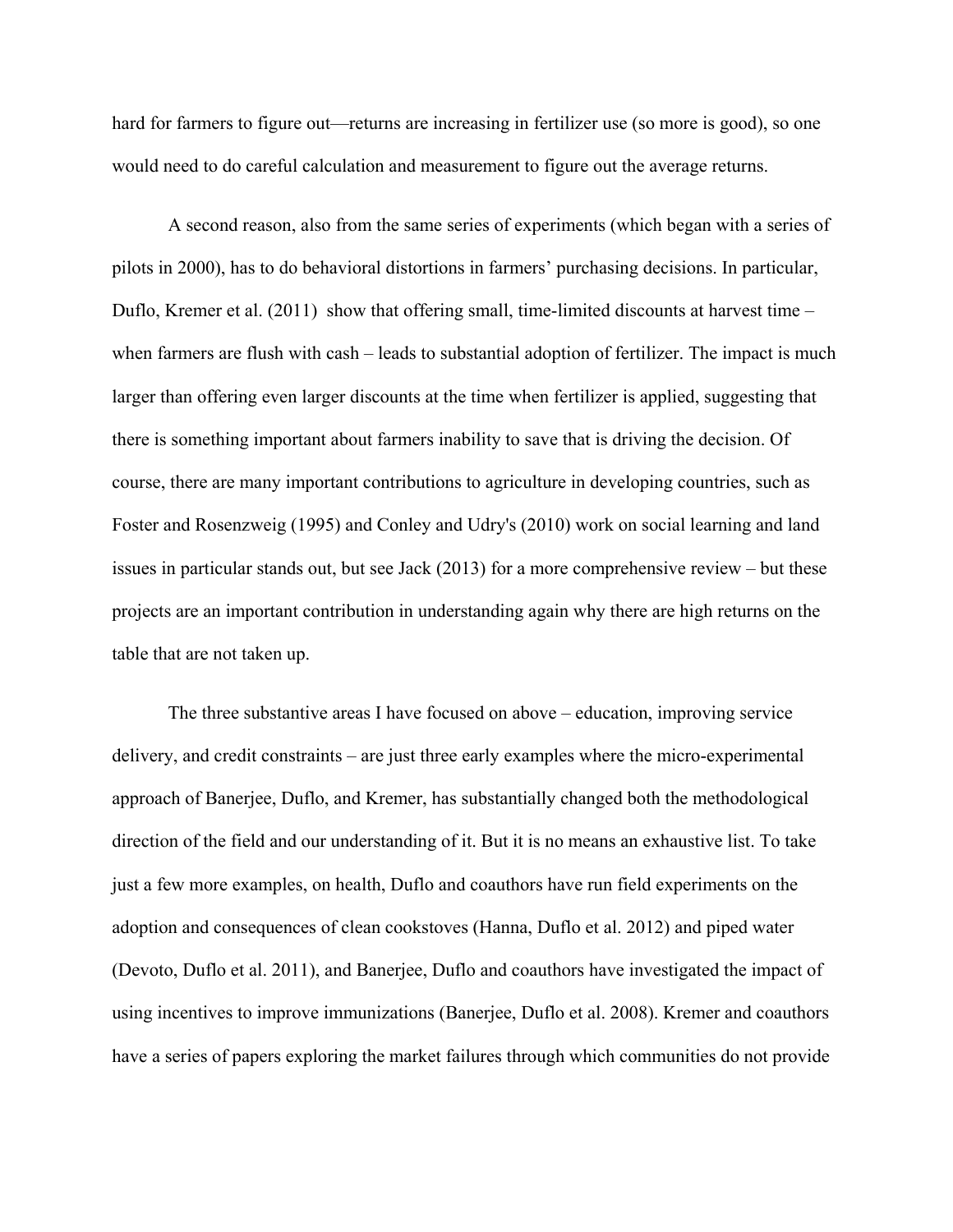sufficient clean water [\(Kremer, Leino et al. 2011\)](#page-34-20). One could continue on a breathtakingly wide range of topics.

### **IV. Moving forward and future directions**

The experimental revolution described in the three examples above has spread widely to virtually all aspects of the development field. Indeed, in 2017 Banerjee and Duflo edited a "Handbook of Field Experiments" which documents (among other topics) the experimental revolution in the study of health and health care, social protection programs, agriculture, governance, labor market issues, voting, discrimination, and marketing, in addition to many of the issues discussed in more depth above.

In many of these areas, there are now a large number of well-identified, microeconomic studies (often but not exclusively randomized trials) by a large number of authors, moving well beyond the three Laureates whose work I have focused on here. Indeed, what has really transformed the field of development economics is not simply the work done by these three authors, but rather the experimental approach that they pioneered. That work inspired a generation of scholars to take this approach to tackle an enormous variety of problems in development. Together, these represent over 1,000 studies that have, collectively, transformed the field, helping understand both why developing countries remain poor  $-$  i.e. why they have lower levels of labor, capital, human capital, and TFP (i.e. L, K, H, and A) in the development accounting sense – and also how the wide variety of economic forces studied throughout economics behave differently in developing country contexts.

In addition to a blossoming breadth of topics, in the years since these three authors began the field experimental movement, the types of studies have also evolved in myriad ways. For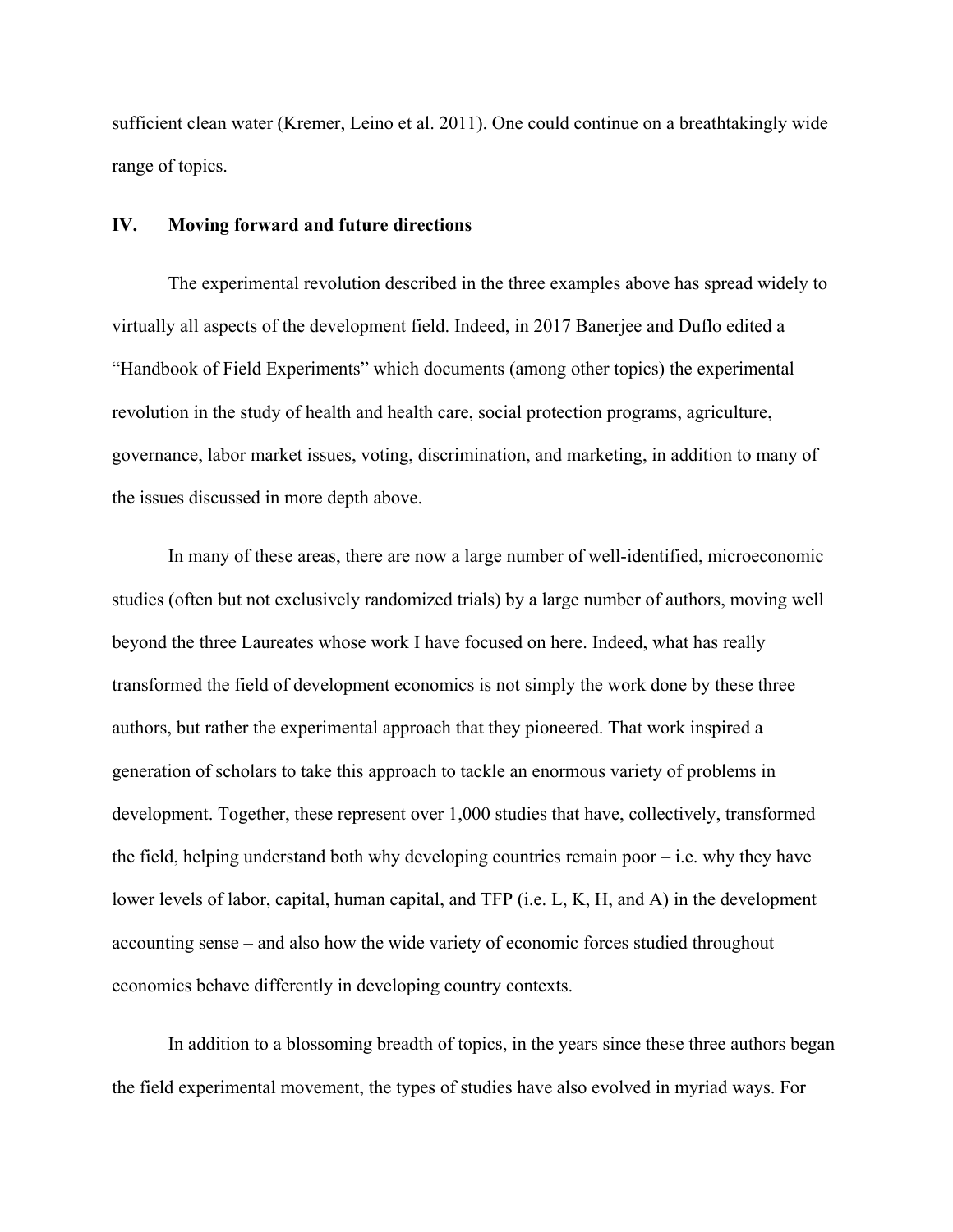example, one relatively recent approach has been to take the idea of designing an experiment to the next level by designing the entire workplace. For example, to test theories about labor markets, Emily Breza, Supreet Kaur, and Yogita Shamdasani created their own factory workshops in Odisha, India, in which people were hired to produce various products (e.g. rope, plates, etc.). This goes beyond typical lab experiments or lab-in-the-field models – in these cases, people worked for a month, producing real products for a real wage – but at the same time they were able to design virtually all aspects of the environment, testing the effects of pay inequity [\(Breza, Kaur et al. 2018\)](#page-31-14). This type of approach is being applied to test a wide range of topics. In just the labor space alone, this approach has recently been used to test ideas from the effects of sleep [\(Bessone, Rao et al. 2019\)](#page-31-15) to the effects of noise [\(Dean 2019\)](#page-32-19) on labor market outcomes.

Other scholars have designed experiments that move in what is some sense the opposite direction: experimenting "at scale" [\(Muralidharan and Niehaus 2017\)](#page-34-21). One challenge for answering some questions with experiments is that experiments do not necessarily capture the effect a policy or intervention would have if it was scaled up. This could be because of equilibrium market effects (e.g. effects on prices; see for example [Cunha, De Giorgi et al.](#page-32-20)  (2019)). It could also be because implementation quality at scale is different [\(Bold, Kimenyi et](#page-31-16)  [al. 2013\)](#page-31-16). Or it could be because the places chosen for experimentation are not typical [\(Allcott](#page-30-15)  [2015\)](#page-30-15). Given this, some scholars are working on randomized trials with large, representative samples and large units grouped into treatment and control– not just randomizing individuals or schools but randomizing entire subdistricts [\(Olken, Onishi et al. 2008,](#page-34-22) [Muralidharan, Niehaus et](#page-34-23)  [al. 2016\)](#page-34-23), labor markets [\(Crépon, Duflo et al. 2013\)](#page-32-7), or even provinces [\(Banerjee, Hanna et al.](#page-30-16)  [2018\)](#page-30-16).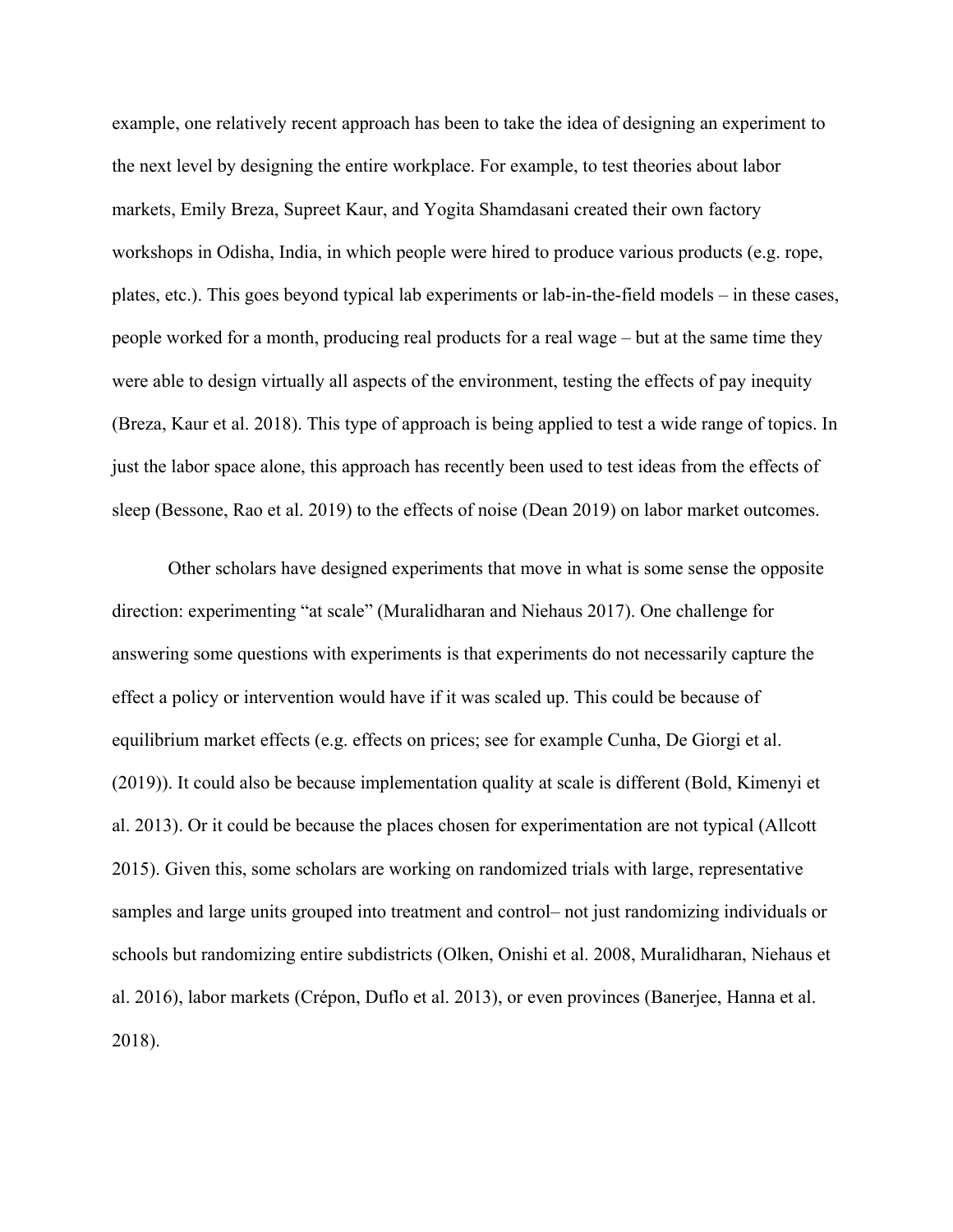A third direction a number of scholars have taken is to studying the longer-run implications of their work. A number of the early randomized trials I discussed above were conducted 10 or 15 years ago or more. This has led, in recent years, to a number of remarkable studies tracing their impacts over the longer run. For example, [Baird, Hicks et al. \(2016\)](#page-30-17) return 10 years later to the original set of children who were dewormed in [Miguel and Kremer \(2004\)](#page-34-7) to measure the impact on labor market outcomes; similarly, [Duflo, Dupas et al. \(2017\)](#page-32-21) follow children who received scholarships in 2008 for 11 years to trace out their impacts. Long-run social science trials with outcomes in 5-6 year (e.g., [De Mel, McKenzie et al. 2012,](#page-32-22) [Cahyadi,](#page-31-17)  [Hanna et al. forthcoming\)](#page-31-17) or even decade-long range (e.g., [Blattman, Fiala et al. forthcoming,](#page-31-18) [Bloom, Mahajan et al. forthcoming\)](#page-31-19) are becoming increasingly common, shedding light on how these types of interventions affect people and firms over much longer time horizons.

Scholars are also finding a wide range of approaches to more closely-knit economic theory with the design of experiments. This can happen in a multitude of ways. Some papers develop an explicit theory and find a reduced form way to test it, such as Hanna et al's [\(2014\)](#page-33-20) study of limited attention with multiple dimensions to observe, which they examine by studying seaweed farmers, Casaburi and Willis's [\(2018\)](#page-31-20) explanation of low insurance demand, in which they posit that regular insurance conflates moving money across time and states and then design an experimental test of this idea, and Aggarwal et al's [\(2019\)](#page-30-18) study of the impact of behavioral biases on incentive contract design, which they study in the context of a program incentivizing exercise for diabetics. Other papers used theory to explicitly design an intervention's design [\(e.g., Khan, Khwaja et al. 2019\)](#page-33-21), structurally estimate parameters using experimental moments (e.g., [Bai 2016,](#page-30-19) [Kreindler 2020\)](#page-33-22), or use theory as a more general guide to help interpret the results and provide guidance for further tests [\(Banerjee, Chandrasekhar et al. 2019\)](#page-30-20). The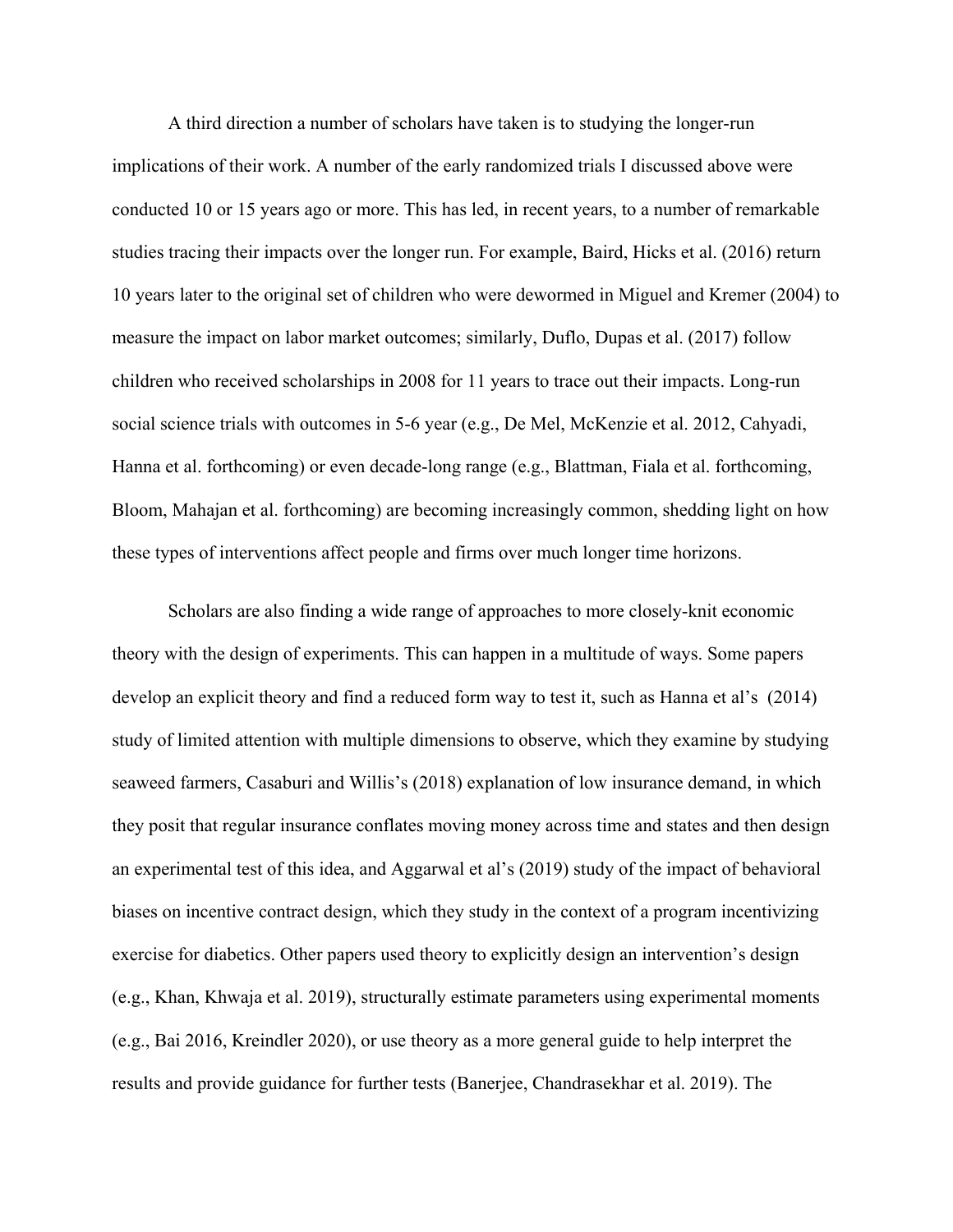increasing and wide-ranging interplay between economic theory and experimental design is a hallmark of many of the most recent wave of field experiments.

Finally, the results from this type of work are increasingly finding their ways into policy debates. This is not a coincidence; indeed, I want to close by noting that all three of these scholars share a dedication to helping use the results of their research – and of rigorously evaluated research more generally – to inform development policy. As described above, Banerjee and Duflo, along with Sendhil Mullainathan, founded the Abdul Latif Jameel Poverty Action Lab which seeks to promote both the use of randomized field experiments among experiments, but also the uptake of the results of these experiments in the policy world. Kremer helped found the Development Innovation Ventures program at USAID, and the new Global Innovation Fund. These programs seek to produce reliable evidence on effective development policies and then provide the funds to scale them up if found successful. As mentioned before, Kremer and Duflo were cofounders of Deworm the World (which became Evidence Action), to take the evidence from the deworming trial and bring it. In work not highlighted here, Kremer also helped turn an academic idea of his – that pre-invention purchasing commitments can solve the global market failure by which pharmaceutical companies do not develop drugs for developing countries because markets are too small – into reality, with a \$1.5 billion pre-market commitment for the development of a pneumococcal vaccine made by a consortium of donors in 2007. They are not alone, of course, among academic development economists in trying to bring development policy into action – but it is worth noting that these authors have gone the extra step to move beyond research and to translate the results of the research into development policy.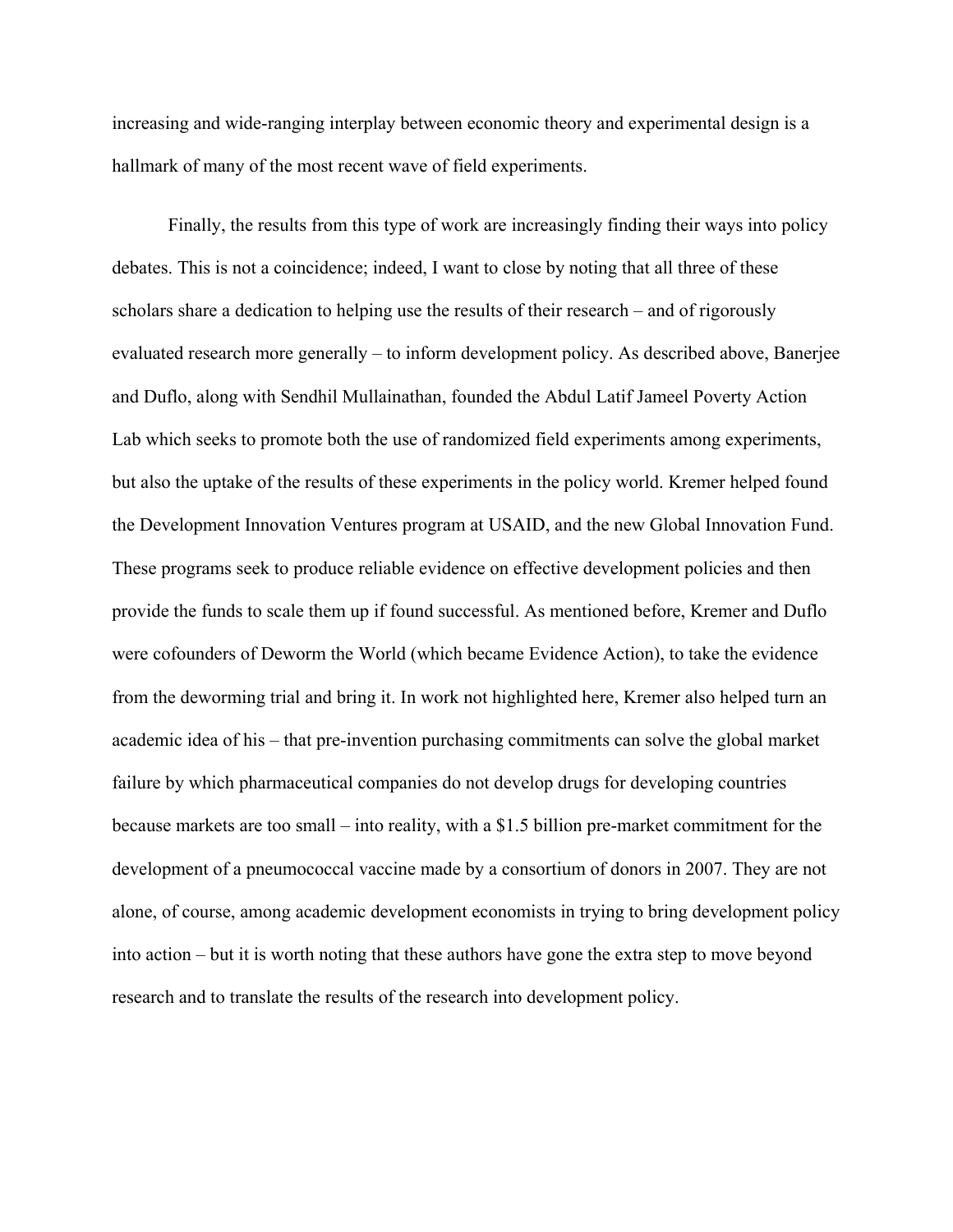# **References**

<span id="page-30-1"></span>Acemoglu, D. (1998). "Why do new technologies complement skills? Directed technical change and wage inequality." Quarterly Journal of Economics: 1055-1089.

<span id="page-30-18"></span><span id="page-30-2"></span>Acemoglu, D. (2002). "Directed technical change." The Review of Economic Studies **69**(4): 781-809. Aggarwal, S., R. Dizon-Ross and A. Zucker (2019). "Incentivizing Behavioral Change: The Role of Time Preferences."

<span id="page-30-0"></span>Aghion, P. and P. Howitt (1992). "A Model of Growth Through Creative Destruction." Econometrica: 323- 351.

<span id="page-30-15"></span>Allcott, H. (2015). "Site selection bias in program evaluation." The Quarterly Journal of Economics **130**(3): 1117-1165.

<span id="page-30-9"></span>Andrabi, T., J. Das and A. I. Khwaja (2000). "Report cards: The impact of providing school and child test scores on educational markets."

<span id="page-30-8"></span>Angrist, J., E. Bettinger, E. Bloom, E. King and M. Kremer (2002). "Vouchers for Private Schooling in Colombia: Evidence from a Randomized Natural Experiment." American Economic Review **92**(5): 1535- 1558.

<span id="page-30-19"></span>Bai, J. (2016). Melons as Lemons: Asymmetric Information, Consumer Learning and Seller Reputation, The Field Experiments Website.

<span id="page-30-17"></span>Baird, S., J. H. Hicks, M. Kremer and E. Miguel (2016). "Worms at work: Long-run impacts of a child health investment." The quarterly journal of economics **131**(4): 1637-1680.

<span id="page-30-20"></span>Banerjee, A., A. G. Chandrasekhar, E. Duflo and M. O. Jackson (2019). "Using gossips to spread information: Theory and evidence from two randomized controlled trials." The Review of Economic Studies **86**(6): 2453-2490.

<span id="page-30-7"></span>Banerjee, A., S. Chassang, S. Montero and E. Snowberg (forthcoming). "A Theory of Experimenters: Robustness, Randomziation, and Balance." American Economic Review.

<span id="page-30-10"></span>Banerjee, A., A. Deaton and E. Duflo (2004). "Wealth, Health, and Health Services in Rural Rajasthan." American Economic Review **94**(2): 326-330.

<span id="page-30-12"></span>Banerjee, A. and E. Duflo (2006). "Addressing Absence." Journal of Economic Perspectives **20**(1): 117- 132.

<span id="page-30-16"></span><span id="page-30-11"></span>Banerjee, A., R. Hanna, B. A. Olken and S. Sumarto (2018). The (lack of) distortionary effects of proxymeans tests: results from a nationwide experiment in Indonesia, National Bureau of Economic Research. Banerjee, A., S. Jacob and M. Kremer (2005). "Moving to Universal Education: Costs and Tradeoffs" MIMEO. J. Lanjouw and P. Lanjouw, MIT.

<span id="page-30-14"></span>Banerjee, A. and K. Munshi (2004). "How Efficiently is Capital Allocated? Evidence from the Knitted Garment Industry in Tirupur " Review of Economic Studies **71**(1): 19-42.

<span id="page-30-4"></span>Banerjee, A. V., R. Banerji, E. Duflo, R. Glennerster and S. Khemani (2010). "Pitfalls of Participatory Programs: Evidence from a randomized evaluation in education in India." American Economic Journal: Economic Policy: 1-30.

<span id="page-30-3"></span>Banerjee, A. V., S. Cole, E. Duflo and L. Linden (2007). "Remedying Education: Evidence from Two Randomized Experiments in India." Quarterly Journal of Economics **122**(3): 1235-1264.

<span id="page-30-5"></span>Banerjee, A. V. and E. Duflo (2005). "Growth theory through the lens of development economics." Handbook of economic growth **1**: 473-552.

<span id="page-30-6"></span>Banerjee, A. V. and E. Duflo (2009). "The experimental approach to development economics." Annu. Rev. Econ. **1**(1): 151-178.

<span id="page-30-13"></span>Banerjee, A. V. and E. Duflo (2014). "Do firms want to borrow more? Testing credit constraints using a directed lending program." The Review of Economic Studies **81**(2): 572-607.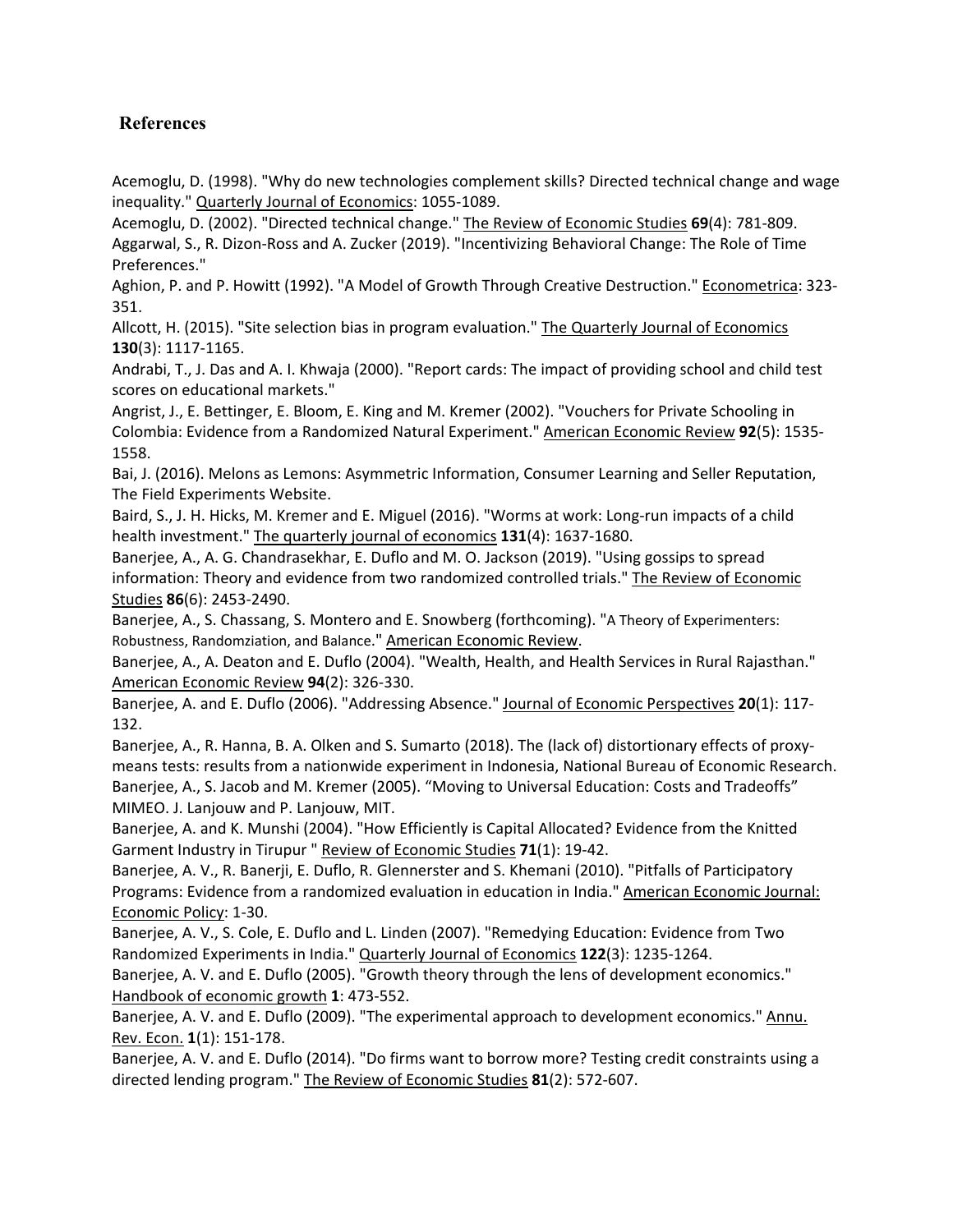<span id="page-31-8"></span><span id="page-31-6"></span>Banerjee, A. V., E. Duflo and R. Glennerster (2008). "Putting a band-aid on a corpse: Incentives for nurses in the Indian public health care system." Journal of the European Economic Association **6**(2-3): 487-500. Banerjee, A. V., E. Duflo, R. Glennerster and C. Kinnan (2015). "The miracle of microfinance? Evidence from a randomized evaluation." American Economic Journal: Applied Economics **7**(1): 22-53.

<span id="page-31-13"></span>Banerjee, A. V., E. Duflo, R. Glennerster and D. Kothari (2008). Improving Immunization Coverage in Rural India: A Clustered Randomized Controlled Evaluation of Immunization Campaigns with and without Incentives, MIT.

<span id="page-31-7"></span>Banerjee, A. V., E. Duflo, R. Glennerster and D. Kothari (2010). "Improving immunisation coverage in rural India: clustered randomised controlled evaluation of immunisation campaigns with and without incentives." Bmj **340**: c2220.

<span id="page-31-12"></span>Banerjee, A. V., E. Duflo and K. Munshi (2003). "The (mis) allocation of capital." Journal of the European Economic Association **1**(2-3): 484-494.

<span id="page-31-5"></span>Banerjee, A. V., S. Jacob, M. Kremer and with J. Lanjouw and P. Lanjouw (2004). How Much Would Universal Primary Education Cost? , MIT.

<span id="page-31-2"></span>Barro, R. J. (1991). "Economic Growth in a Cross Section of Countries." Quarterly Journal of Economics **106**(2): 407-443.

<span id="page-31-3"></span>Barro, R. J. and X. Sala-i-Martin (1992). "Convergence." The Journal of Political Economy **100**(2): 223- 251.

<span id="page-31-0"></span>Basu, S. and D. N. Weil (1998). "Appropriate Technology and Growth." The Quarterly Journal of Economics **113**(4): 1025-1054.

<span id="page-31-15"></span>Bessone, P., G. Rao, F. Schilbach, H. Schofield and M. Toma (2019). Sleepless in Chennai: The Consequences of Increasing Sleep among the Urban Poor, mimeo.

<span id="page-31-4"></span>Bils, M. and P. J. Klenow (2000). "Does Schooling Cause Growth?" American Economic Review **90**(5): 1160-1183.

<span id="page-31-10"></span>Bjorkman, M. and J. Svensson (2009). "Power to the People: Evidence from a Randomized Field Experiment on Community-Based Monitoring in Uganda." Quarterly Journal of Economics **124**(2): 735- 769.

<span id="page-31-18"></span><span id="page-31-11"></span>Björkman Nyqvist, M., D. De Walque and J. Svensson (2017). "Experimental evidence on the long-run impact of community-based monitoring." American Economic Journal: Applied Economics **9**(1): 33-69. Blattman, C., N. Fiala and S. Martinez (forthcoming). "The long term impacts of grants on poverty: 9-year evidence from Uganda's Youth Opportunities Program." American Economic Review: Insights.

<span id="page-31-19"></span>Bloom, N., A. Mahajan, D. McKenzie and J. Roberts (forthcoming). "Do management interventions last? Evidence from India." American Economic Journal: Applied Economics.

<span id="page-31-9"></span>Bobonis, G. J., E. Miguel and C. Puri-Sharma (2006). "Anemia and School Participation." Journal of Human Resources **41**(4): 692.

<span id="page-31-16"></span>Bold, T., M. Kimenyi, G. Mwabu, A. Ng'ang'a and J. Sandefur (2013). "Scaling up what works: Experimental evidence on external validity in Kenyan education." Center for Global Development Working Paper(321).

<span id="page-31-14"></span>Breza, E., S. Kaur and Y. Shamdasani (2018). "The morale effects of pay inequality." The Quarterly Journal of Economics **133**(2): 611-663.

<span id="page-31-17"></span>Cahyadi, N., R. Hanna, B. A. Olken, R. A. Prima, E. Satriawan and E. Syamsulhakim (forthcoming). "Cumulative impacts of conditional cash transfer programs: Experimental evidence from Indonesia." American Economic Journal: Economic Policy.

<span id="page-31-20"></span>Casaburi, L. and J. Willis (2018). "Time versus state in insurance: Experimental evidence from contract farming in Kenya." American Economic Review **108**(12): 3778-3813.

<span id="page-31-1"></span>Caselli, F. (2005). "Accounting for cross-country income differences." Handbook of economic growth **1**: 679-741.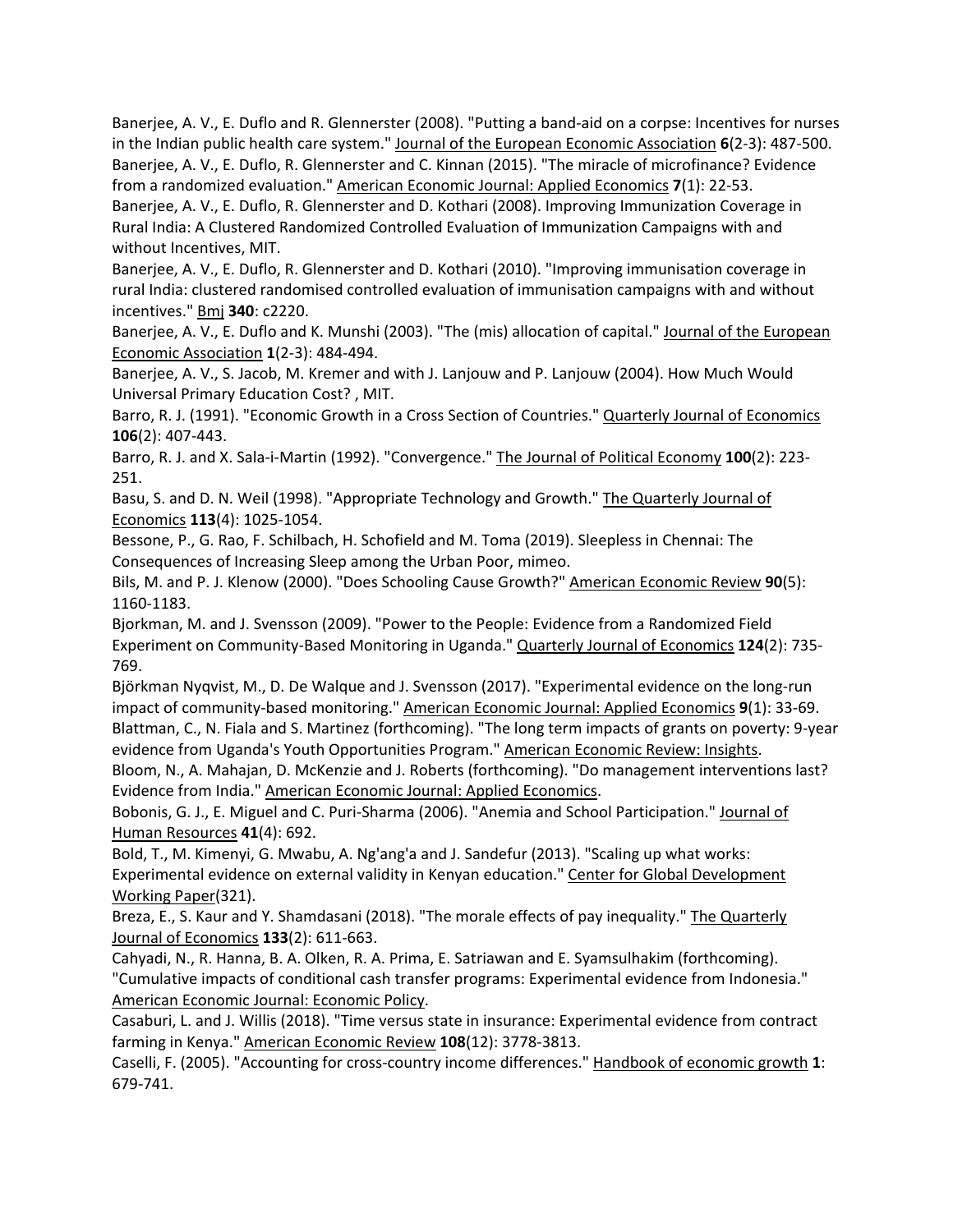<span id="page-32-14"></span><span id="page-32-8"></span>Chaudhury, N., J. Hammer, M. Kremer, K. Muralidharan and F. H. Rogers (2006). "Missing in Action: Teacher and Health Worker Absence in Developing Countries." Journal of Economic Perspectives **20**(1). Chernozhukov, V., M. Demirer, E. Duflo and I. Fernandez-Val (2018). Generic machine learning inference on heterogenous treatment effects in randomized experiments, National Bureau of Economic Research. Conley, T. G. and C. R. Udry (2010). "Learning about a new technology: Pineapple in Ghana." American economic review **100**(1): 35-69.

<span id="page-32-17"></span><span id="page-32-16"></span>Crepon, B., F. Devoto, E. Duflo and W. Pariente (2015). "Estimating the Impact of Microcredit on Those Who Take It Up: Evidence from a Randomized Experiment in Morocco." American Economic Journal: Applied Economics **7**(1): 123-150.

<span id="page-32-7"></span>Crépon, B., E. Duflo, M. Gurgand, R. Rathelot and P. Zamora (2013). "Do labor market policies have displacement effects? Evidence from a clustered randomized experiment." The quarterly journal of economics **128**(2): 531-580.

<span id="page-32-20"></span>Cunha, J. M., G. De Giorgi and S. Jayachandran (2019). "The price effects of cash versus in-kind transfers." The Review of Economic Studies **86**(1): 240-281.

<span id="page-32-13"></span>Das, J., S. Dercon, J. Habyarimana, P. Krishnan, K. Muralidharan and V. Sundararaman (2013). "School Inputs, Household Substitution, and Test Scores." American Economic Journal: Applied Economics **5**(2): 29-57.

<span id="page-32-22"></span>De Mel, S., D. McKenzie and C. Woodruff (2012). "One-time transfers of cash or capital have long-lasting effects on microenterprises in Sri Lanka." Science **335**(6071): 962-966.

<span id="page-32-19"></span>Dean, J. T. (2019). Noise, cognitive function, and worker productivity, mimeo.

<span id="page-32-18"></span>Devoto, F., E. Duflo, P. Dupas, W. Pariente and V. Pons (2011). Happiness on Tap: Piped Water Adoption in Urban Morocco, National Bureau of Economic Research.

<span id="page-32-9"></span>Duflo, E. (2001). "Schooling and Labor Market Consequences of School Construction in Indonesia: Evidence from an Unusual Policy Experiment." American Economic Review **91**(4): 795-813.

<span id="page-32-21"></span><span id="page-32-10"></span>Duflo, E., P. Dupas and M. Kremer (2011). "Peer Effects, Teacher Incentives, and the Impact of Tracking: Evidence from a Randomized Evaluation in Kenya." The American Economic Review: 1739-1774. Duflo, E., P. Dupas and M. Kremer (2017). "The impact of free secondary education: Experimental evidence from Ghana." Massachusetts Institute of Technology Working Paper Cambridge, MA.

<span id="page-32-12"></span><span id="page-32-4"></span>Duflo, E., P. Dupas and M. Kremer (forthcoming). "School governance, teacher incentives, and pupilteacher ratios: Experimental evidence from Kenyan primary schools." Journal of Public Economics. Duflo, E., R. Glennerster and M. Kremer (2004). "Randomized evaluations of interventions in social service delivery." Development Outreach **6**(1): 26-29.

<span id="page-32-15"></span><span id="page-32-6"></span>Duflo, E., R. Glennerster and M. Kremer (2008). Using Randomization in Development Economics Research: A Toolkit. Handbook of Development Economics. T. P. Schultz and J. A. Strauss, Elsevier. **4**. Duflo, E., R. Hanna and S. P. Ryan (2012). "Incentives work: Getting teachers to come to school." The American Economic Review **102**(4): 1241-1278.

<span id="page-32-5"></span>Duflo, E. and M. Kremer (2005). "Use of randomization in the evaluation of development effectiveness." Evaluating development effectiveness **7**: 205-231.

<span id="page-32-2"></span>Duflo, E., M. Kremer and J. Robinson (2008). "How high are rates of return to fertilizer? Evidence from field experiments in Kenya." The American Economic Review: 482-488.

<span id="page-32-3"></span>Duflo, E., M. Kremer and J. Robinson (2011). "Nudging Farmers to Use Fertilizer: Theory and Experimental Evidence from Kenya."." American Economic Review **101**(6): 2350-2390.

<span id="page-32-0"></span>Easterly, W., M. Kremer, L. Pritchett and L. Summers (1993). "Good Policy or Good Luck: Country Growth Performance and Temporary Shocks." Journal of Monetary Economics **32**(3): 459-483.

<span id="page-32-1"></span>Easterly, W. and R. Levine (1997). "Africa's growth tragedy: policies and ethnic divisions." The Quarterly Journal of Economics: 1203-1250.

<span id="page-32-11"></span>Evans, D., M. Kremer and M. Ngatia (2008). The Impact of Distributing School Uniforms on Children's Education in Kenya, Harvard University.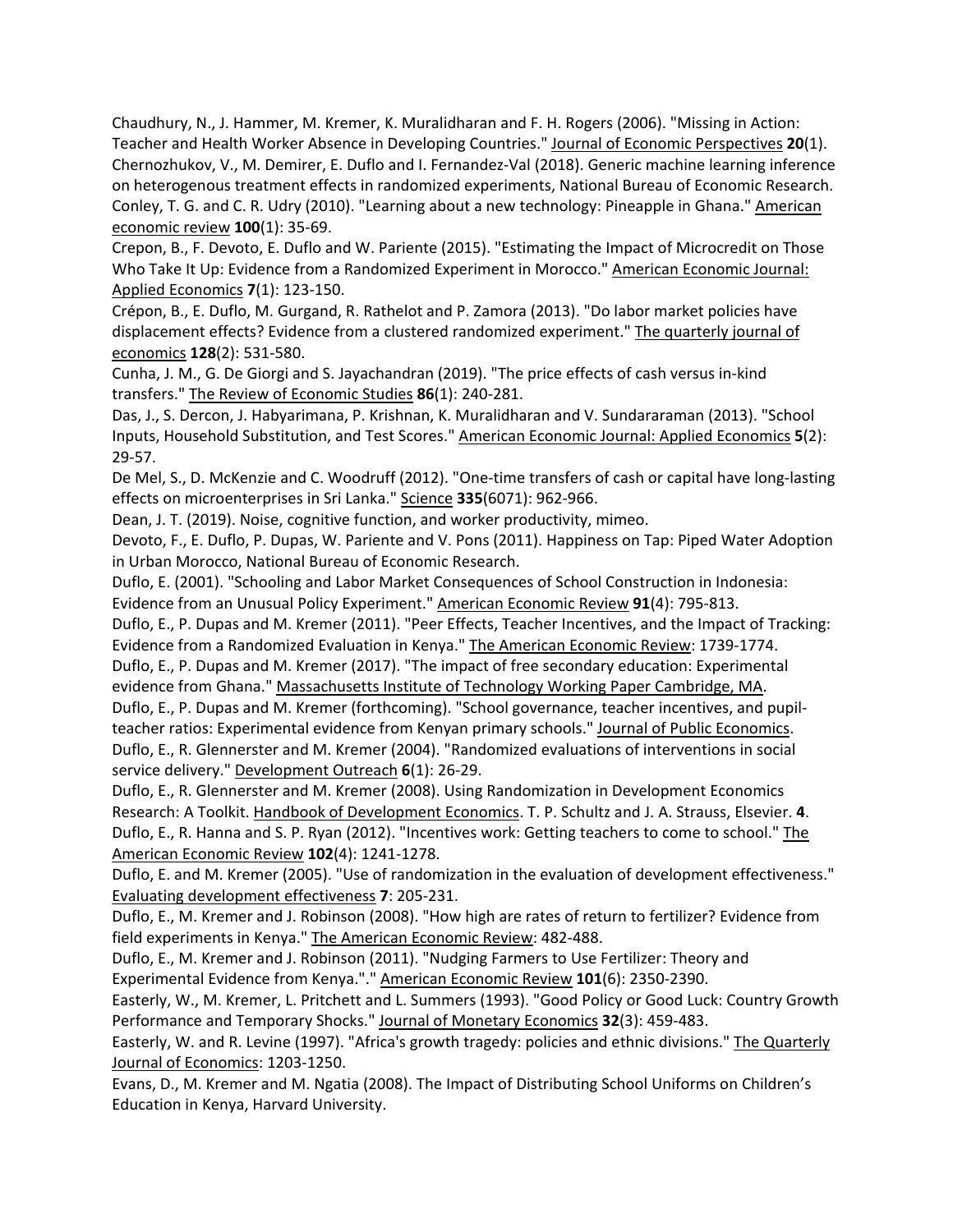<span id="page-33-14"></span>Feigenberg, B., E. Field and R. Pande (2013). "The economic returns to social interaction: Experimental evidence from microfinance." Review of Economic Studies **80**(4): 1459-1483.

<span id="page-33-15"></span>Field, E., R. Pande, J. Papp and N. Rigol (2013). "Does the classic microfinance model discourage entrepreneurship among the poor? Experimental evidence from India." American Economic Review **103**(6): 2196-2226.

<span id="page-33-0"></span>Finkelstein, A. and S. Taubman (2014). Using Randomized Evaluations to Improve the Efficiency of US Healthcare Delivery, MIT.

<span id="page-33-17"></span>Foster, A. D. and M. R. Rosenzweig (1995). "Learning by Doing and Learning from Others: Human Capital and Technical Change in Agriculture." Journal of Political Economy **103**(6): 1176-1209.

<span id="page-33-3"></span>Gertler, P. (2004). "Do Conditional Cash Transfers Improve Child Health? Evidence from PROGRESA' s Control Randomized Experiment." American Economic Review **94**(2): 336-341.

<span id="page-33-9"></span>Glewwe, P., N. Ilias and M. Kremer (2010). "Teacher Incentives." American Economic Journal: Applied Economics: 205-227.

<span id="page-33-8"></span>Glewwe, P., M. Kremer and S. Moulin (2009). "Many children left behind? Textbooks and test scores in Kenya." American Economic Journal: Applied Economics **1**(1): 112-135.

<span id="page-33-7"></span><span id="page-33-4"></span>Glewwe, P., M. Kremer, S. Moulin and E. Zitzewitz (2004). "Retrospective vs. prospective analyses of school inputs: the case of flip charts in Kenya." Journal of Development Economics **74**(1): 251-268. Grossman, G. M. and E. Helpman (1991). "Quality ladders in the theory of growth." The review of economic studies **58**(1): 43-61.

<span id="page-33-2"></span>Gueron, J. M. (2017). The Politics and Practice of Social Experiments: Seeds of a Revolution. Handbook of Field Experiments. A. Banerjee and E. Duflo, Elsevier. **1**.

<span id="page-33-19"></span>Hanna, R., E. Duflo and M. Greenstone (2012). Up in smoke: the influence of household behavior on the long-run impact of improved cooking stoves, National Bureau of Economic Research.

<span id="page-33-20"></span>Hanna, R., S. Mullainathan and J. Schwartzstein (2014). "Learning through noticing: Theory and evidence from a field experiment." The Quarterly Journal of Economics **129**(3): 1311-1353.

<span id="page-33-6"></span>Hsieh, C.-T. (2002). "What explains the industrial revolution in East Asia? Evidence from the factor markets." American Economic Review: 502-526.

<span id="page-33-10"></span>Hsieh, C.-T. and P. J. Klenow (2009). "Misallocation and Manufacturing TFP in China and India." The Quarterly Journal of Economics **124**(4): 1403-1448.

<span id="page-33-18"></span>Jack, B. K. (2013). "Constraints on the adoption of agricultural technologies in developing

<span id="page-33-16"></span><span id="page-33-11"></span>countries." Agricultural Technology Adoption Initiative, J-PAL (MIT) and CEGA (UC Berkeley). Jones, C. I. (2016). The facts of economic growth. Handbook of macroeconomics, Elsevier. **2:** 3-69. Kaboski, J. P. and R. M. Townsend (2011). "A Structural Evaluation of a Large-Scale Quasi-Experimental Microfinance Initiative." Econometrica **79**(5): 1357-1406.

<span id="page-33-13"></span>Karlan, D. and M. Valdivia (2011). "Teaching entrepreneurship: Impact of business training on microfinance clients and institutions." Review of Economics and statistics **93**(2): 510-527.

<span id="page-33-12"></span>Karlan, D. and J. Zinman (2009). "Observing unobservables: Identifying information asymmetries with a consumer credit field experiment." Econometrica **77**(6): 1993-2008.

<span id="page-33-1"></span>Katz, L. F., J. R. Kling and J. B. Liebman (2001). "Moving to Opportunity in Boston: Early Results of a Randomized Mobility Experiment." Quarterly Journal of Economics **116**(2): 607-654.

<span id="page-33-21"></span>Khan, A. Q., A. I. Khwaja and B. A. Olken (2019). "Making moves matter: Experimental evidence on incentivizing bureaucrats through performance-based postings." American Economic Review **109**(1): 237-270.

<span id="page-33-5"></span>Klenow, P. and A. Rodriguez-Clare (1997). The neoclassical revival in growth economics: Has it gone too far? NBER Macroeconomics Annual 1997, Volume 12, MIT Press**:** 73-114.

<span id="page-33-22"></span>Kreindler, G. (2020). Peak-Hour Road Congestion Pricing: Experimental Evidence and Equilibrium Implications, Harvard University.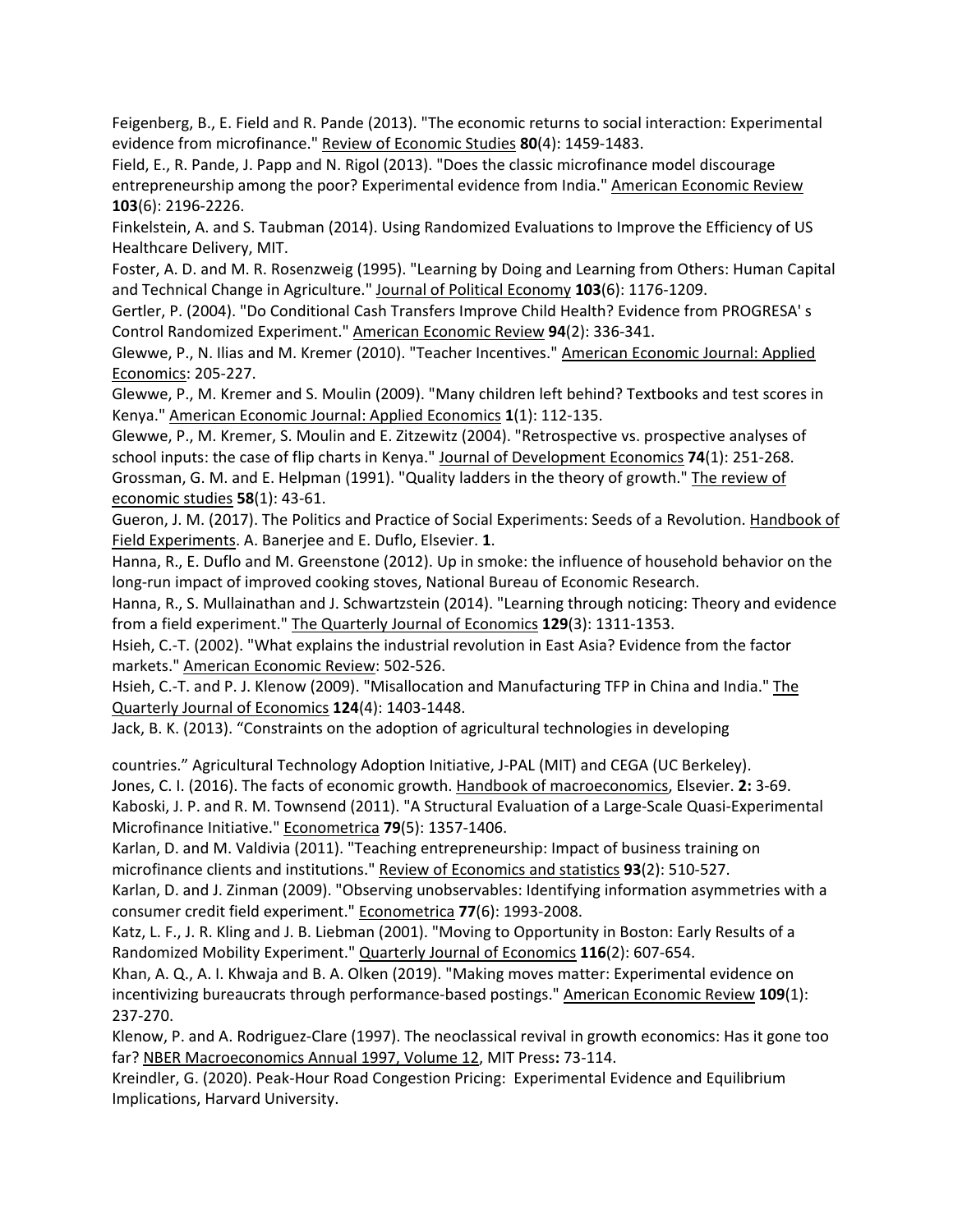<span id="page-34-9"></span>Kremer, M. (2003). "Randomized Evaluations of Educational Programs in Developing Countries: Some Lessons." American Economic Review **93**(2): 102-106.

<span id="page-34-17"></span>Kremer, M. and D. Chen (2001). "An interim report on a teacher attendance incentive program in Kenya." Development Economics Department, Harvard University Cambridge, MA.

<span id="page-34-20"></span>Kremer, M., J. Leino, E. Miguel and A. Zwane (2011). "Spring Cleaning: Rural Water Impacts, Valuation, and Property Rights Institutions." The Quarterly Journal of Economics **126**: 145-205.

<span id="page-34-14"></span>Kremer, M., E. Miguel and R. Thornton (2009). "Incentives to learn." The Review of Economics and Statistics **91**(3): 437-456.

<span id="page-34-8"></span>Kremer, M., S. Moulin and R. Namunyu (2003). "Decentralization: A cautionary tale." Poverty Action Lab Paper **10**.

<span id="page-34-3"></span>Mankiw, G., D. Romer and D. Weil (1992). "A Contribution to the Empirics of Economic Growth." Quarterly Journal of Economics **107**(2): 407-437.

<span id="page-34-5"></span>Mauro, P. (1995). "Corruption and Growth." Quarterly Journal of Economics **110**(3): 681-712.

<span id="page-34-7"></span>Miguel, E. and M. Kremer (2004). "Worms: Identifying Impacts on Education and Health in the Presence of Treatment Externalities." Econometrica **72**(1): 159-217.

<span id="page-34-21"></span>Muralidharan, K. and P. Niehaus (2017). "Experimentation at scale." Journal of Economic Perspectives **31**(4): 103-124.

<span id="page-34-23"></span>Muralidharan, K., P. Niehaus and S. Sukhtankar (2016). "Building state capacity: Evidence from biometric smartcards in India." American Economic Review **106**(10): 2895-2929.

<span id="page-34-13"></span>Muralidharan, K. and V. Sundararaman (2011). "Teacher Performance Pay: Experimental Evidence from India." Journal of Political Economy **119**(1): 39-77.

<span id="page-34-15"></span>Muralidharan, K. and V. Sundararaman (2013). The Aggregate Effect of School Choice: Evidence from a two-stage experiment in India, National Bureau of Economic Research.

<span id="page-34-0"></span>Newhouse, J. P. (1993). Free for all? : lessons from the Rand Health Insurance Experiment. Cambridge, Mass., Harvard University Press.

<span id="page-34-18"></span>Olken, B. A. (2007). "Monitoring Corruption: Evidence from a Field Experiment in Indonesia." Journal of Political Economy **115**(2): 200-249.

<span id="page-34-22"></span>Olken, B. A., J. Onishi and S. Wong (2008). Should Aid Be Conditional on Performance? Experimental Design and Research Questions, Harvard University.

<span id="page-34-19"></span>Pradhan, M., D. Suryadarma, A. Beatty, M. Wong, A. Alishjabana, A. Gaduh and R. P. Artha (2014). "Improving Educational Quality through Enhancing Community Participation: Results from a Randomized Field Experiment in Indonesia." American Economic Journal: Applied Economics **6**(2): 105-126. Pritchett, L. (1997). "Divergence, big time." The Journal of Economic Perspectives: 3-17.

<span id="page-34-10"></span><span id="page-34-4"></span>Psacharopoulos, G. (1973). Returns to Education: An International Comparison. San Francisco, Jossy Bass-Elsevier.

<span id="page-34-11"></span>Psacharopoulos, G. (1985). "Returns to education: a further international update and implications." Journal of Human Resources: 583-604.

<span id="page-34-12"></span>Psacharopoulos, G. (1994). "Returns to investment in education: A global update." World Development **22**(9): 1325-1343.

<span id="page-34-1"></span>Romer, P. M. (1986). "Increasing returns and long-run growth." Journal of political economy **94**(5): 1002- 1037.

<span id="page-34-2"></span>Romer, P. M. (1990). "Endogenous technological change." Journal of political Economy **98**(5, Part 2): S71-S102.

<span id="page-34-6"></span>Sala-i-Martin, X. X. (1997). "I just ran two million regressions." The American Economic Review **872**(2): 178-183.

<span id="page-34-16"></span>Schleicher, A., M. T. Siniscalco and T. Postlethwaite (1995). "The conditions of primary schools: A pilot study in the least developed countries." A mimeographed report to UNESCO and UNICEF. Hamburg.